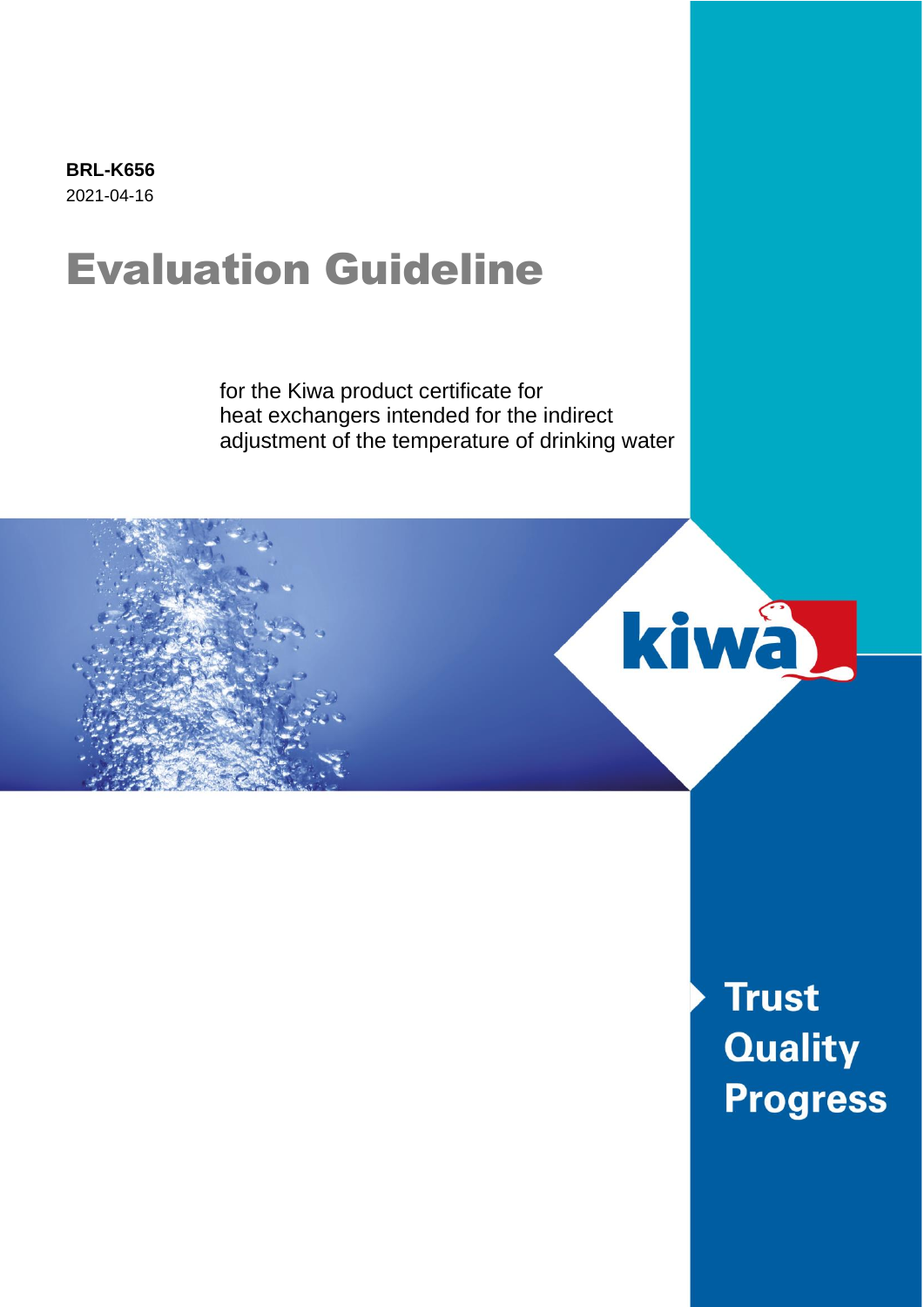## **Preface**

This evaluation guideline has been accepted by the Kiwa Board of Experts Watercycle (CWK), in which all relevant parties in the field of heat exchangers intended for the indirect adjustment of the temperature of drinking water are represented. The Board of Experts also supervises the certification activities and and if necessary will make adjustments to this evaluation guideline. All references to Board of Experts in this evaluation guideline pertain to the above mentioned Board of Experts.

This evaluation guideline will be used by Kiwa in conjunction with the Kiwa Regulations for Certification, which establish Kiwa's general rules for certification.

**Kiwa Nederland B.V.** Sir Winston Churchilllaan 273 Postbus 70 2280 AB RIJSWIJK The Netherlands

Tel. +31 88 998 44 00 Fax +31 88 998 44 20 info@kiwa.nl www.kiwa.nl

© 2021 Kiwa N.V.

All rights reserved. No part of this report may be reproduced, stored in a database or retrieval system, or published, in any form or in any way, electronically, mechanically, by print, photoprint, microfilm or any other means without prior written permission from the publisher. The use of this evaluation guideline by third parties, for any purpose whatsoever, is only allowed after a written

agreement regulating the right of use has been entered into with Kiwa to this end.

#### **Binding declaration**

This evaluation guideline has been declared binding by Kiwa on 16 August 2021.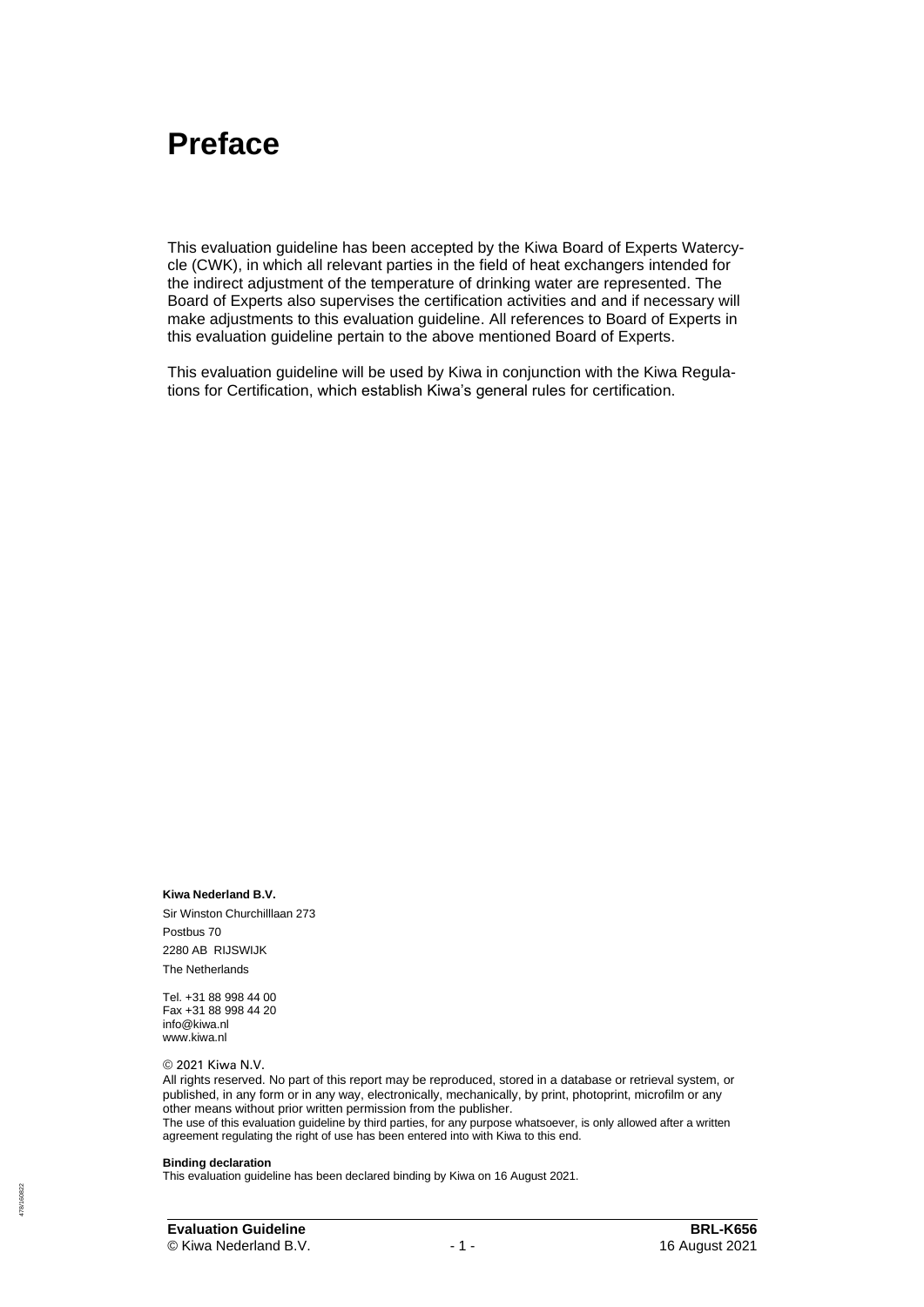# **Contents**

| 1            | Introduction                                                   | 4               |
|--------------|----------------------------------------------------------------|-----------------|
| 1.1          | General                                                        | 4               |
| 1.2          | Field of application / scope                                   | 4               |
| 1.3          | Acceptance of test reports provided by the supplier            | 4               |
| 1.4          | Quality declaration                                            | 4               |
| $\mathbf{2}$ | <b>Terms and definitions</b>                                   | 5               |
| 2.1          | Definitions                                                    | 5               |
| 3            | Procedure for granting a product certificate                   | 7               |
| 3.1          | Initial investigation                                          | $\overline{7}$  |
| 3.2          | Granting the product certificate                               | $\overline{7}$  |
| 3.3          | Investigation into the product and/or performance requirements | $\overline{7}$  |
| 3.4          | Production process assessment                                  | $\overline{7}$  |
| 3.5          | Contract evaluation                                            | $\overline{7}$  |
| 4            | <b>Product requirements</b>                                    | 8               |
| 4.1          | General                                                        | 8               |
| 4.2          | Public law requirements                                        | 8               |
| 4.3          | Private law requirements                                       | 8               |
| 4.4          | <b>Types</b>                                                   | 8               |
| 4.5          | Construction and shape                                         | 10              |
| 4.6          | Functional requirements                                        | 11              |
| 4.7          | Finishing and after treatment                                  | 11              |
| 4.8          | Energy performance measurement                                 | 11              |
| 5            | <b>Test methods</b>                                            | 12              |
| 5.1          | Material                                                       | 12              |
| 5.2          | Strength of the connection ends                                | 12 <sub>2</sub> |
| 5.3          | Determination of refreshing                                    | 12              |
| 5.4          | Strength and sealing properties                                | 12              |
| 5.5          | Endurance                                                      | 13              |
| 5.6          | Verification of the safety aspects of double partition walls   | 13              |
| 6            | <b>Marking</b>                                                 | 14              |
| 6.1          | General                                                        | 14              |
| 6.2          | Durability stickers                                            | 14              |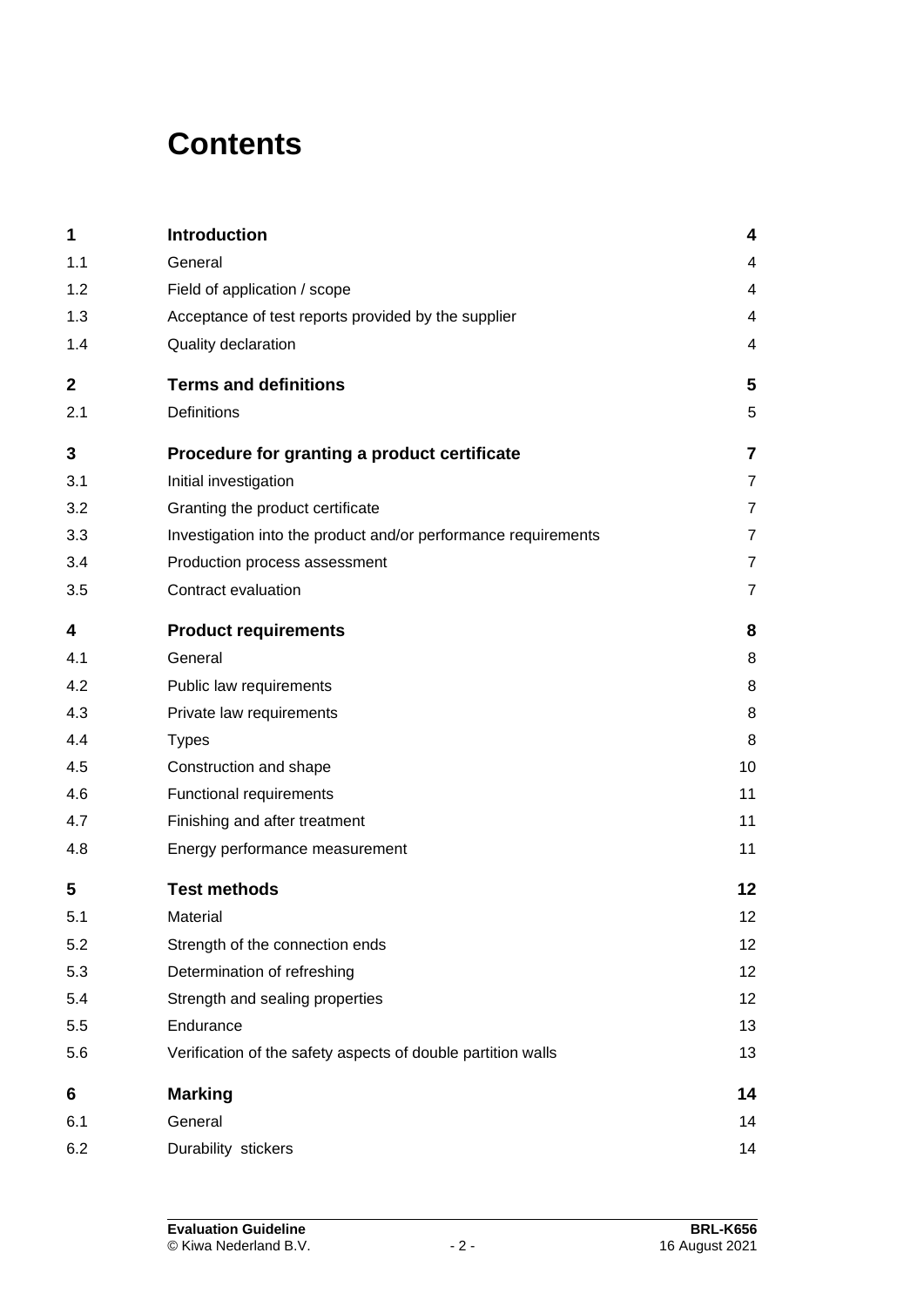| 6.3          | Certification mark                                | 14 |
|--------------|---------------------------------------------------|----|
| 7            | <b>Instructions</b>                               | 15 |
| 8            | Requirements in respect of the quality system     | 16 |
| 8.1          | Manager of the quality system                     | 16 |
| 8.2          | Internal quality control/quality plan             | 16 |
| 8.3          | Control of test and measuring equipment           | 16 |
| 8.4          | Procedures and working instructions               | 16 |
| 8.5          | Other requirements                                | 16 |
| 9            | <b>Summary of tests and inspections</b>           | 17 |
| 9.1          | <b>Test matrix</b>                                | 17 |
| 9.2          | Inspection of the quality system of the supplier  | 18 |
| 10           | Agreements on the implementation of certification | 19 |
| 10.1         | General                                           | 19 |
| 10.2         | Certification staff                               | 19 |
| 10.3         | Report initial investigation                      | 21 |
| 10.4         | Decision for granting the certificate             | 21 |
| 10.5         | Layout of quality declaration                     | 21 |
| 10.6         | Nature and frequency of third party audits        | 21 |
| 10.7         | Nonconformities                                   | 22 |
| 10.8         | Report to the Board of Experts                    | 22 |
| 10.9         | Interpretation of requirements                    | 22 |
| 10.10        | Specific rules set by the Board of Experts        | 22 |
| 11           | <b>Titles of standards</b>                        | 23 |
| 11.1         | Public law rules                                  | 23 |
| 11.2         | Standards / normative documents                   | 23 |
| I            | Model certificate (example)                       | 24 |
| $\mathbf{I}$ | Model IQC-scheme (example)                        | 25 |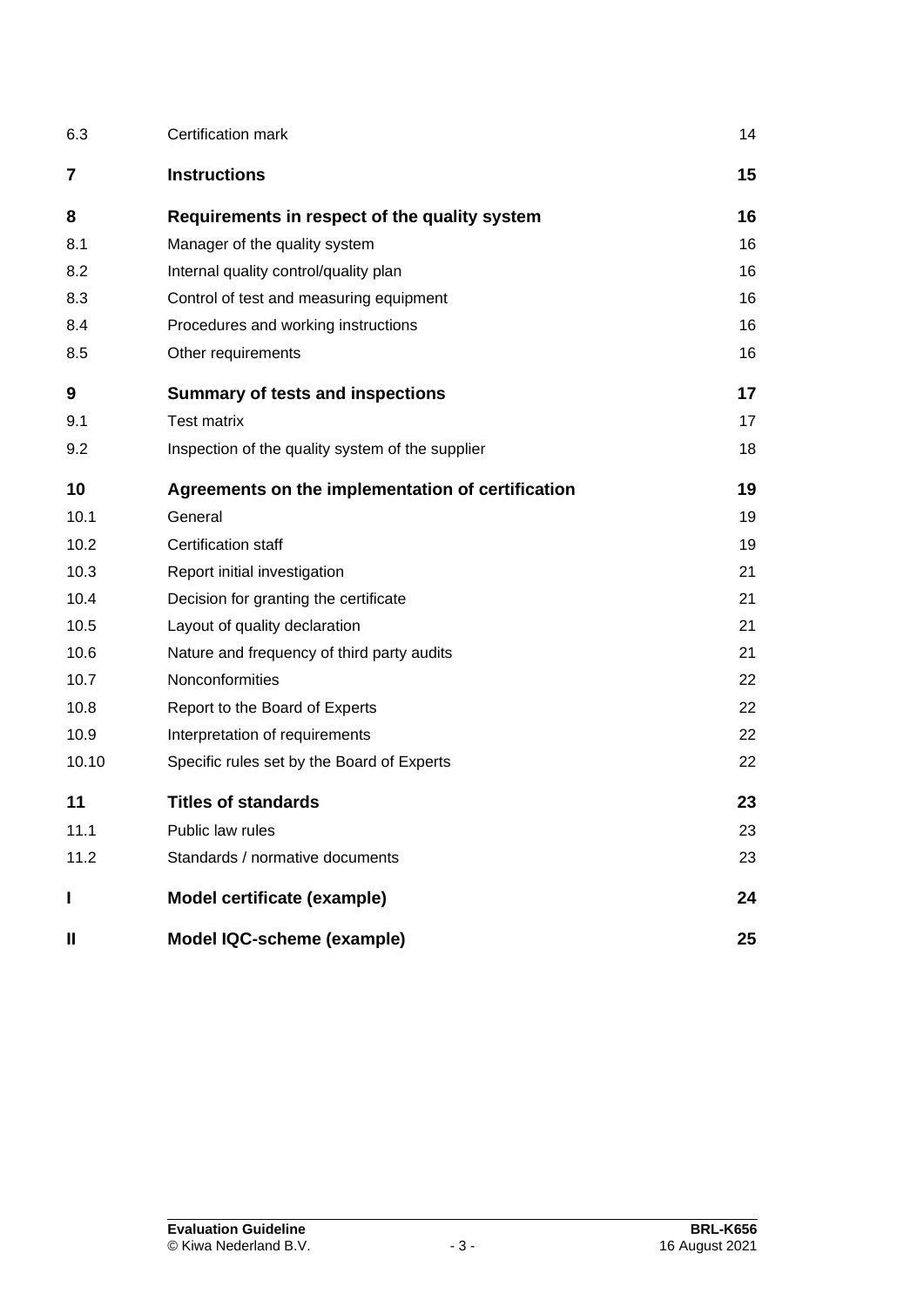# **1 Introduction**

#### **1.1 General**

This evaluation guideline includes all relevant requirements which are employed by Kiwa when dealing with applications for the issue and maintenance of a certificate for Heat exchangers intended for indirect adjustment of the temperature of drinking water.

This evaluation guideline replaces BRL-K656/03, dated 2012-02-01. The quality declarations issued based on that last evaluation guideline will expire in any case 2 years after validation of this BRL.

For the performance of its certification work, Kiwa is bound to the requirements as included in NEN-EN-ISO/IEC 17065.

#### **1.2 Field of application / scope**

The products are intended to be used in hot water installations with a working pressure of maximum 1 MPa (10 bar) and a water temperature of maximum 90°C.

#### *Remark:*

*The technical specifications to be fulfilled on the primary side will be established in mutual agreement between supplier and user.*

#### **1.3 Acceptance of test reports provided by the supplier**

If the supplier submits reports from test institutions or laboratories to prove that the products meet the requirements of this evaluation guideline, the supplier shall prove that these reports have been drawn up by an institution that complies with the applicable accreditation standards, namely:

- EN-ISO/IEC 17020 for inspection bodies;
- EN-ISO/IEC 17021-1 for certification bodies certifying systems;
- EN-ISO/IEC 17024 for certification bodies certifying persons;
- EN-ISO/IEC 17025 for laboratories;
- EN-ISO/IEC 17065 for certification bodies certifying products.

#### **Remark:**

This institution will be deemed to meet this criteria when a certificate of accreditation can be submitted, issued either by the Board of Accreditation (RvA) or by one of the accreditation institutions with which an agreement of mutual acceptance has been concluded by the RvA.

The accreditation shall refer to the examinations as required in this evaluation guideline.

If no certificate of accreditation can be submitted, the certification institution itself will verify if the accreditation standard has been met or it will perform the respective examination itself or have it performed on its behalf.

#### **1.4 Quality declaration**

The quality declarations to be issued based on this evaluation guideline will be referred to as Kiwa product certificates.

A model of the product certificate has been included for information purposes as Annex.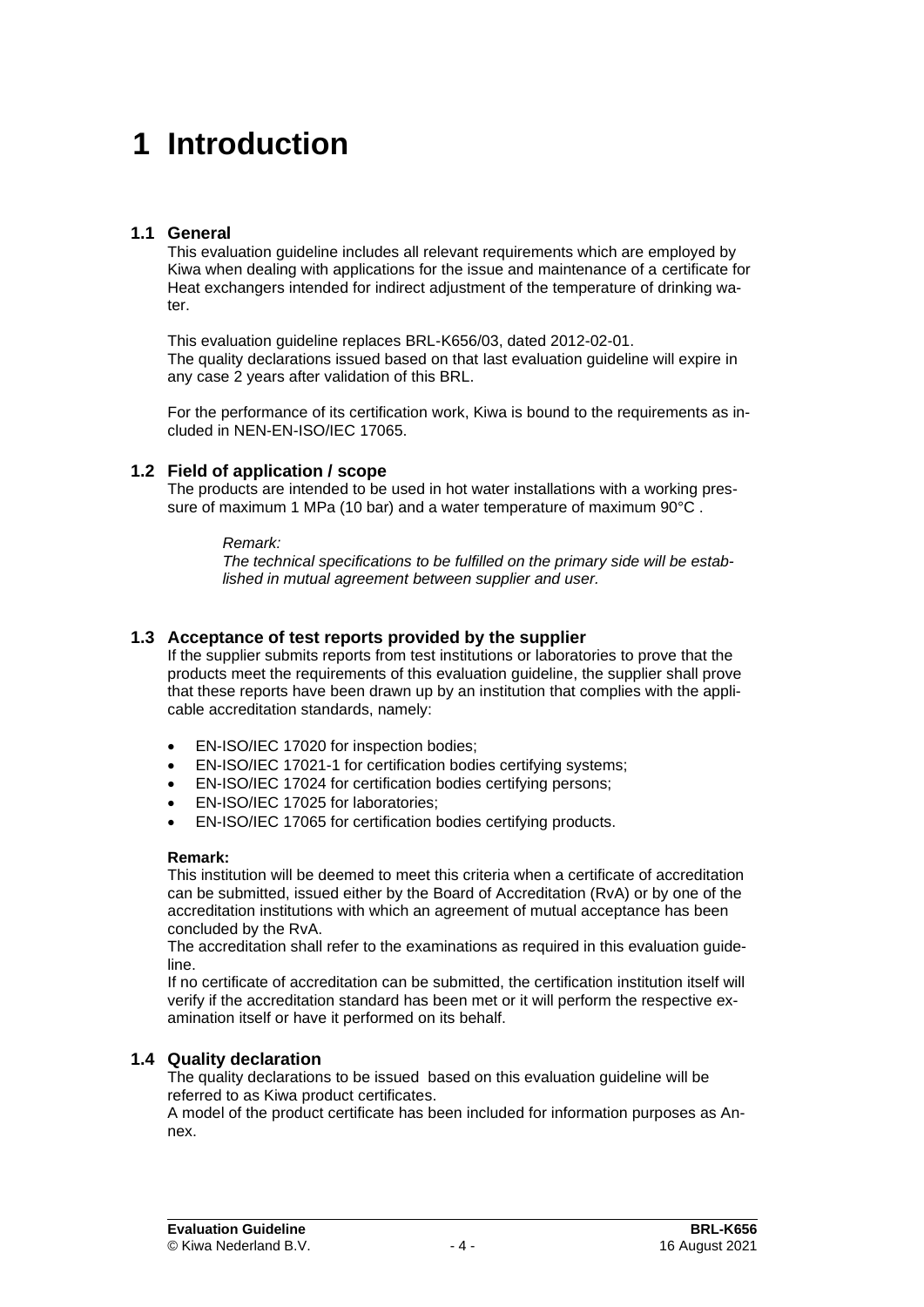# **2 Terms and definitions**

#### **2.1 Definitions**

In this evaluation guideline, the following terms and definitions apply:

- **Board of Experts**: the Board of Experts Watercycle (CWK);
- **Certification mark**: a protected trademark of which the authorization for use is granted by Kiwa to the supplier whose products can be considered to comply with the applicable requirements on delivery. A specially designed label, stating the quality information on the application of the product may possibly be added. The information on this label will be based on the results as laid down in the report issued by Kiwa on the inspection of the prototype;
- **Double-partition heat exchanger:** a heat exchanger in which the primary and secondary media are completely separated by two walls;
- **Drinking water**: water intended or intended as well, for drinking, cooking or food preparation or other household purposes, with the exception of hot tap water, which is made available to consumers or other customers by means of pipelines (source Dutch Drinking Water Act);
- **Drinking water installation:** an installation directly or indirectly connected to the public drinking water distribution network of a drinking water company (source Dutch Drinking Water Act);
- **Evaluation guideline (BRL)**: the agreements entered into in the CWK about the subject matter of certification;
- **Heat exchanger:** a device where heat exchange takes place between the primary and secondary medium;
- **Hot tap water:** water intended or intended as well, for drinking, cooking or food preparation or other household purposes, which is heated before it is made available for those applications (source Dutch Drinking Water Act);
- **Hot tap water installation:** installation for the distribution of hot tap water;
- **Household water**: potable water which does not comply with the requirements of drinking water, and which may only be used within premises for flushing toilets (source Dutch Drinking Water Act);
- **Initial investigation**: tests in order to ascertain that all the requirements recorded in the evaluation guideline are met for the first issue of a certificate;
- **Installation:** configuration consisting of the pipe work, fittings, and appliances;
- **Inspection tests:** tests carried out after the certificate has been granted in order to ascertain that the certified products continue to meet the requirements recorded in the evaluation guideline;
- **Intermediate medium**: the medium, which in a double-partition heat exchanger is located between the walls separating the primary and secondary media;
- **Intermediate zone**: the zone in between the primary and the secondary side that separates the primary medium and secondary medium from each other;
- **IQC scheme (IQCS)**: a description of the quality inspections carried out by the supplier as part of their quality system;
- L**eak detection system**: includes all equipment needed to detect a leak. (main components may include the interstitial space, leak protection liners, leak protection jacket, leak indication device, leak detector, system piping, leak detection media, monitoring wells or sensors);
- **Pressure:** the effective pressure (pe): the difference between the absolute pressure (p) and the ambient pressure ( $p_{amb}$ ). In formula form:  $p_e = (p - p_{amb})$ ;
- **Primary medium:** the heat-transfer medium;
- **Primary side:** that side of the heat exchanger which comes into contact with the primary medium;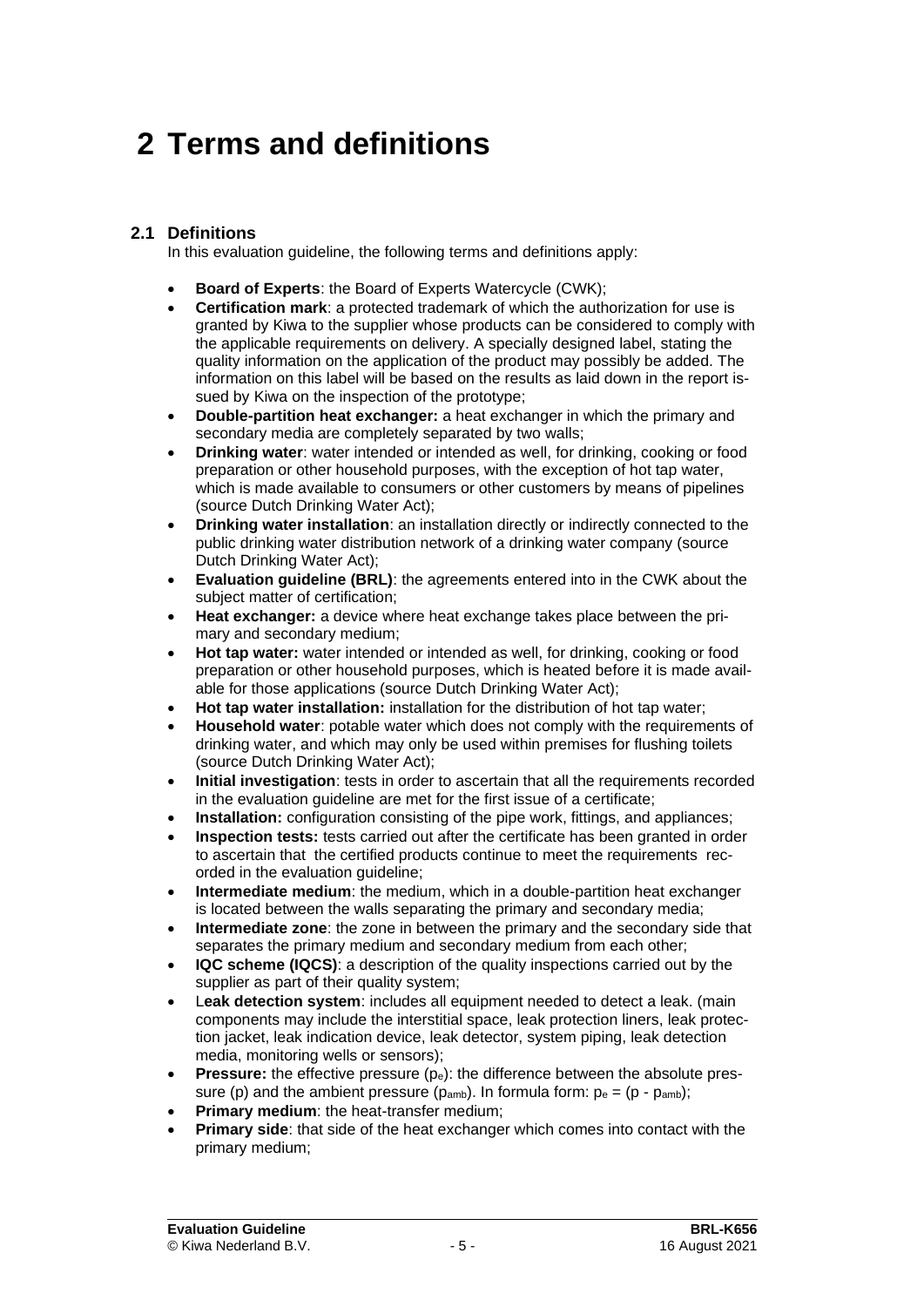- **Private label certificate:** a product certificate that exclusively specifies products included in the product certificate of another supplier certified by KIWA, the only difference being that the products and product information of the private label holder bear a brand name that belongs to the private label holder;
- **Product certificate**: a document in which Kiwa declares that a product may, on delivery, be deemed to comply with the product specifications recorded in that document;
- **Product requirements**: requirements made specific by means of measures or figures, focused on (identifiable) characteristics of products and containing a limiting value to be achieved, which can be calculated or measured in an unequivocal manner;
- **Secondary medium:** drinking water whose temperature is increased or reduced:
- **Secondary side:** that side of the heat exchanger that comes into direct contact with the drinking water whose temperature is being changed;
- **Single-partition heat exchanger:** a heat exchanger in which the primary and secondary media are separated by one wall;
- **Supplier**: party responsible for ensuring that the products covered by a certificate at the time of delivery continuously comply with the requirements on which certification is based;
- **Tap water**: water intended or intended as well, for drinking, cooking, food preparation or other household purposes; *Remark: Tap water can refer to drinking water, warm tap water or household water;*
- **Working pressure:** the maximum pressure occurring under normal conditions in the drinking water installation or parts thereof.
- •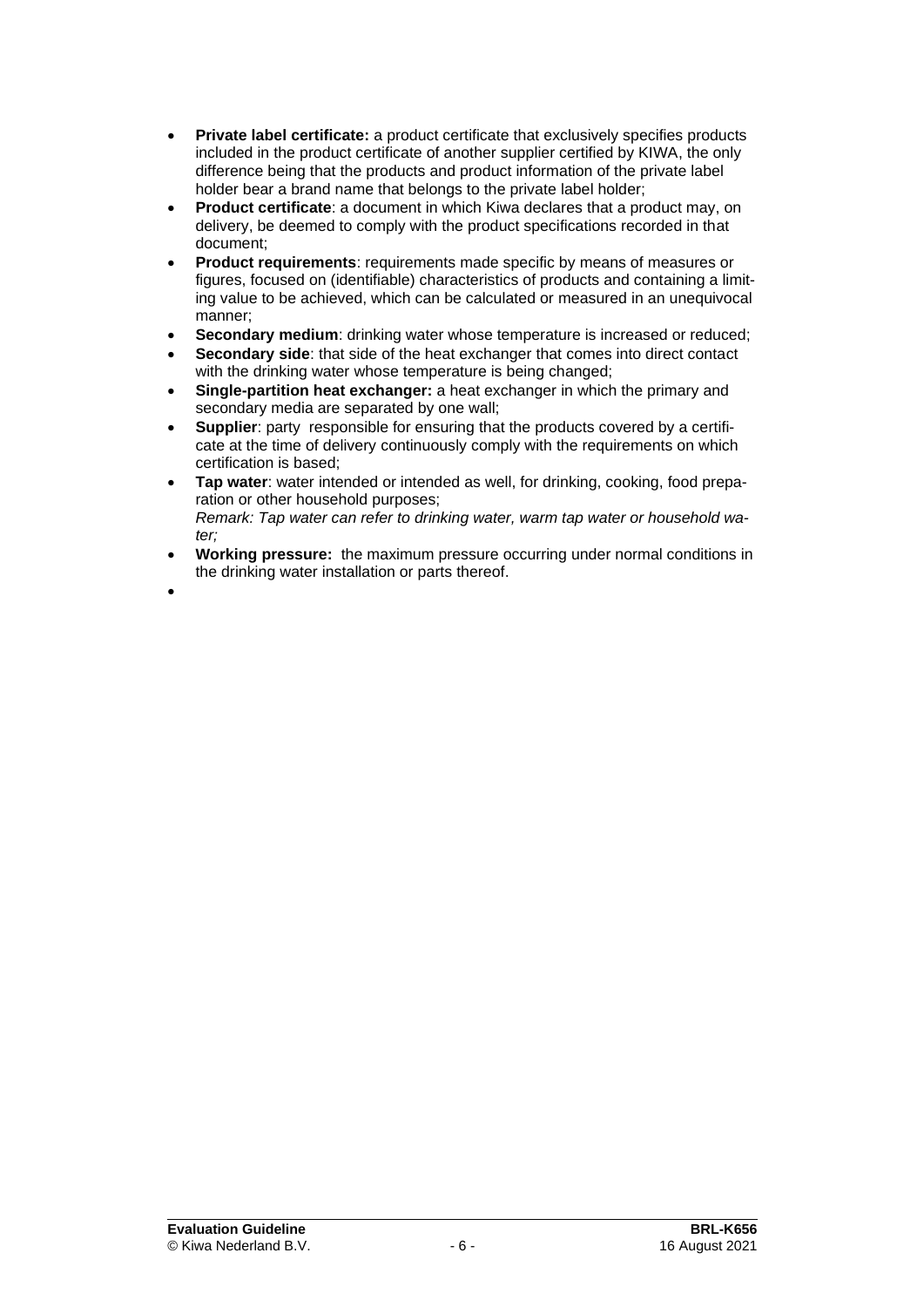## **3 Procedure for granting a product certificate**

#### **3.1 Initial investigation**

The initial investigation to be performed is based on the (product) requirements as contained in this evaluation guideline, including the test methods, and, depending on the type of products to be certified, comprises the following:

- (Type) testing to determine whether the products comply with the product and/or functional requirements;
- Production process assessment;
- Assessment of the quality system and the IQC-scheme;
- Assessment on the presence and functioning of the remaining procedures.

#### **3.2 Granting the product certificate**

After finishing the initial investigation, the results are presented to the Decision maker (see 10.2). This person evaluates the results and decides whether the certificate can be granted or if additional data and/or tests are necessary before the certificate can be granted.

#### **3.3 Investigation into the product and/or performance requirements**

Kiwa will investigate the products to be certified or have them investigated on its behalf, against the certification requirements stated in the product requirements and/or performance requirements.

The necessary samples will be drawn by or on behalf of Kiwa.

#### **3.4 Production process assessment**

When assessing the production process, it is investigated whether the manufacturer is capable of continuously producing products that meet the certification requirements.

The evaluation of the production process takes place during the ongoing work at the manufacturer.

The assessment also includes at least:

- The quality of raw materials, half-finished products, and end products;
- Internal transport and storage.

#### **3.5 Contract assessment**

If the supplier is not the manufacturer of the products to be certified, Kiwa will evaluate the agreement between the supplier and the manufacturer.

This written agreement, to be made available to Kiwa, must at least include:

• That accreditation bodies, scheme managers and Kiwa will have the opportunity to observe certification activities that will be carried out by Kiwa or on behalf of Kiwa at the manufacturer's premises.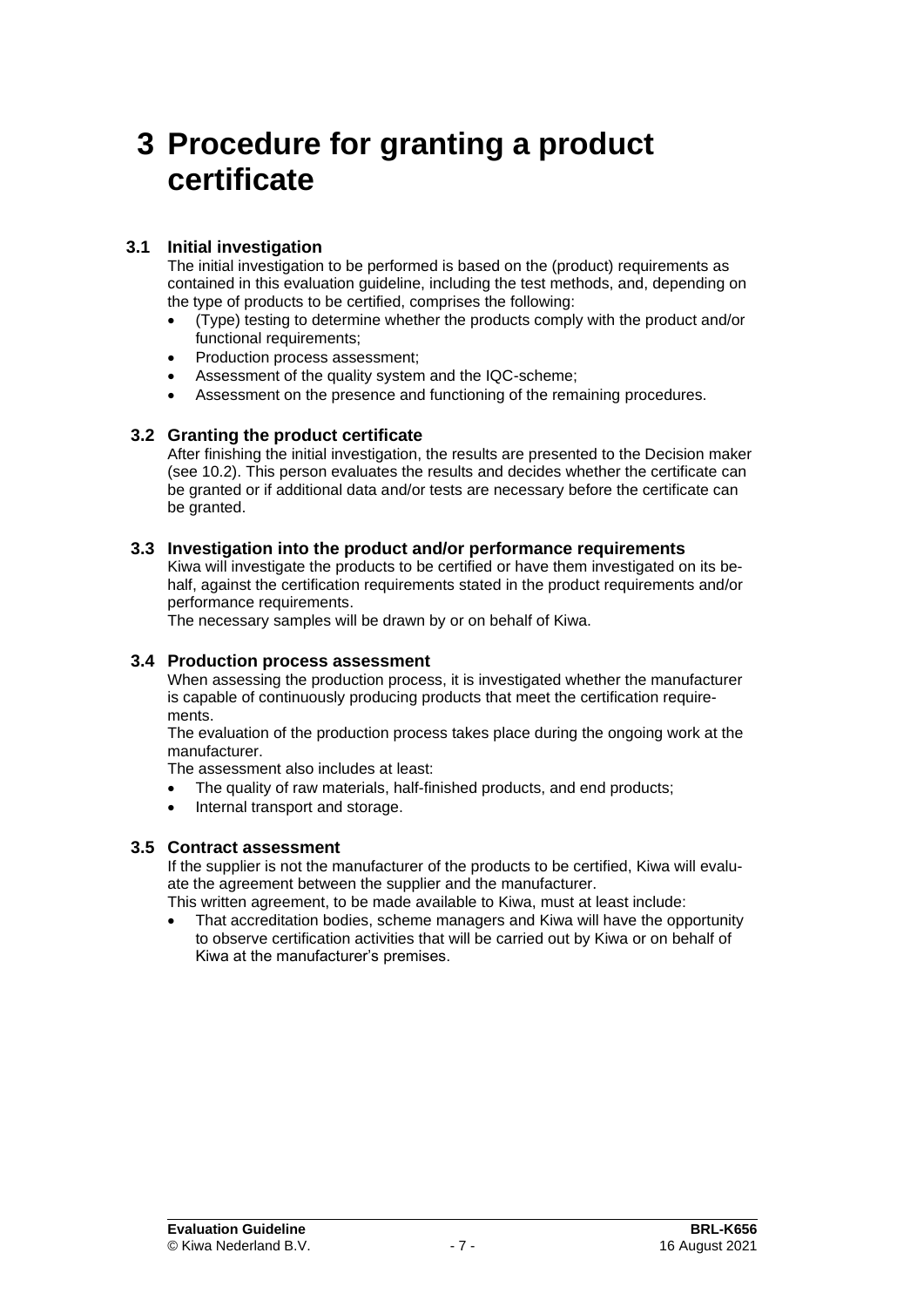# **4 Product requirements**

#### **4.1 General**

This chapter contains the requirements that heat exchangers have to fulfil, as well as the test methods to establish that the requirements are being met.

#### **4.2 Public law requirements**

#### *4.2.1 Electrotechnical safety*

Applied electronic equipment shall comply with the Low Voltage Directive, which aims to ensure that electrical equipment on the market meets the requirements that provide a high level of protection of the health and safety of persons, as well as with the Electromagnetic Compatibility Directive, which limits the power of equipment to function satisfactorily in its electromagnetic environment without itself creating electromagnetic disturbances that are inadmissible by other equipment in that environment<sup>1</sup>.

#### *4.2.2 Suitability for contact with drinking water*

Products and materials which (may) come into contact with drinking water or warm tap water, shall not release substances in quantities that can be harmful to the health of the consumer, or otherwise negatively affect the quality of the drinking water. Therefore, the products or materials shall meet toxicological, microbiological, and organoleptic requirements as laid down in the currently applicable "Ministerial Regulation materials and chemicals drinking water and warm tap water supply", (published in the Government Gazette). Consequently, the procedure for obtaining a recognised quality declaration, as specified in the currently effective Regulation, has to be concluded with positive results.

Products or materials with a quality declaration<sup>2</sup>, e.g. issued by a foreign certification institution, are allowed to be used in the Netherlands, provided that the Minister has declared this quality declaration equivalent to the quality declaration as meant in the Regulation.

#### **4.3 Private law requirements**

#### *4.3.1 Hygienic treatment of products in contact with drinking water*

The supplier must have a procedure in place that protects the products in such way, that hygiene is ensured during storage and transport.

In addition, the supplier shall inform the customer about the handling of products delivered under the certificate, which come into contact with drinking water and warm tap water, from arriving at the construction site through to the realization and commissioning. The primary reason for providing this information is to contribute to the awareness of the importance of hygienic working as a "prevention measure".

#### **4.4 Types**

The manufactured heat exchangers covered by this evaluation guideline can be distinguished in:

- Heat exchangers with a single partition,
- Heat exchangers with a double partition.

<sup>&</sup>lt;sup>1</sup> A 'Declaration of Conformity' (CE) shall be submitted during the (initial) audit as a burden of proof.

<sup>2</sup> The "Regulation" (article 16) establishes: "A quality declaration issued by an independent certification institute in another member state of the European Union or another state party to the agreement to the European Economic Area, is equivalent to a recognized quality declaration, to the extent that, to the judgment of the Minister of the first mentioned quality declaration, at least equivalent requirements as meant in the Regulation materials and chemicals drinking water- and warm tap water supply are met".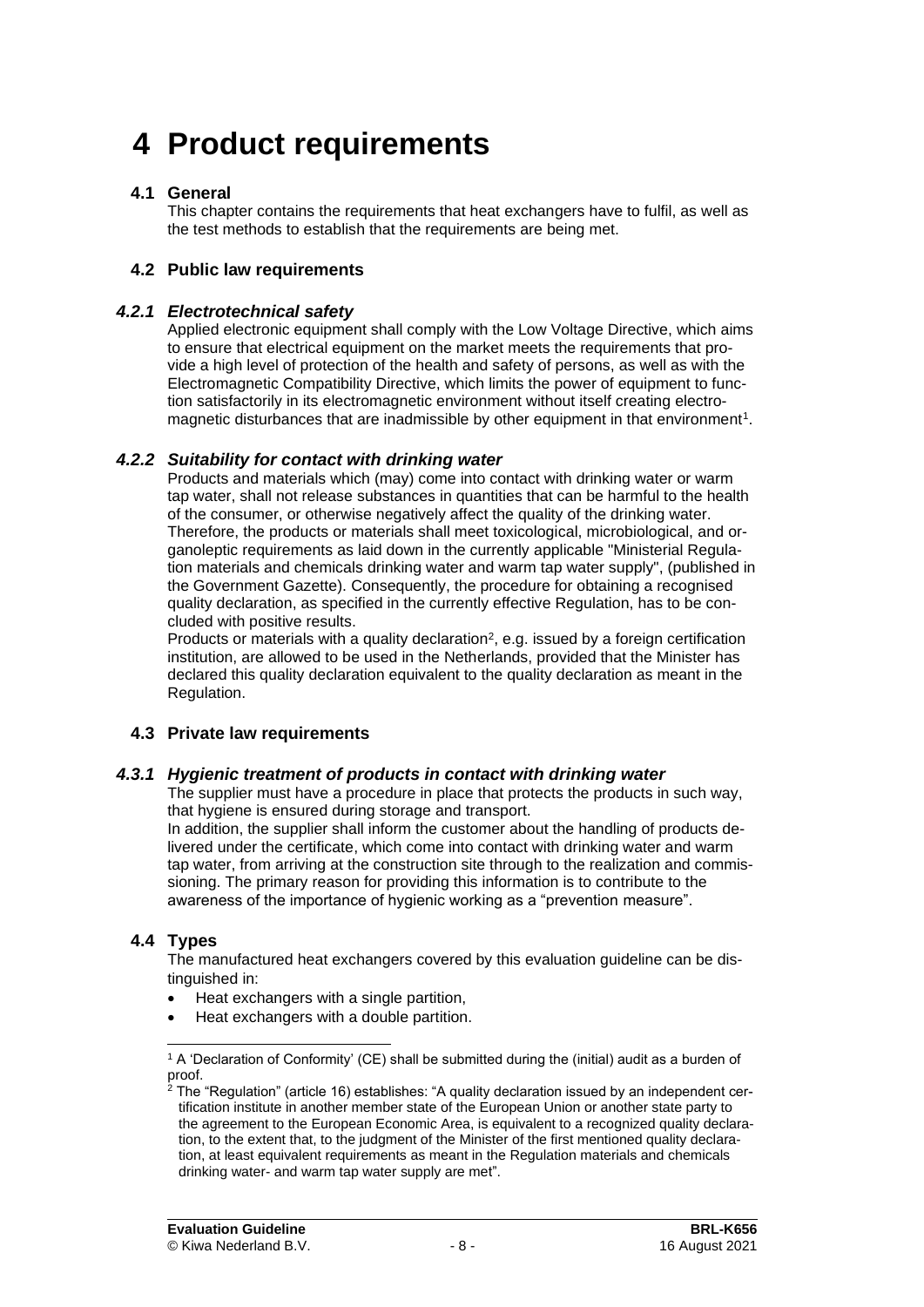#### *4.4.1 Single or double partition*

It shall be determined if the primary medium is separated from the secondary medium by a single or double partition.

This shall be determined in accordance with article [5.6.1.](#page-13-0)

#### *4.4.1.1 Heat exchangers with a single partition*

Heat exchangers with a single partition shall meet all the requirements stated in this guideline, with exception of the requirements for heat exchangers with double partition as stated in [5.6.1.](#page-13-0)

*4.4.1.2 Heat exchangers with a double partition* 

Heat exchangers with a double partition can be distinguished in 2 types, namely:

- *If a liquid or gas or porous material is used as intermediate medium the following requirements shall be met:* 
	- $\circ$  the liquid shall not constitute a risk to public health. In the instructions for use the manufacturer shall indicate that the liquid used must be LD50>200 mg/kg<sup>1</sup> and which liquid is being used, indicating the LD50 value;
	- o the pressure of the liquid between the two partitions may not exceed 100 kPa at the lowest point of the heat exchanger;
	- o the materials of the partitions shall not corrode under the influence of the intermediate medium, the primary medium or the secondary medium with which they come into contact.
- *For heat exchangers where partition walls touch each other or are connected to each other, the following requirements shall be met:*
	- $\circ$  the space(s) between the two partitions shall be at atmospheric pressure;
	- o the materials of the walls and thermal bridges shall not corrode under the influence of the intermediate medium, the primary medium or the secondary medium with which they come into contact;
	- $\circ$  the construction shall be such that leak detection is guaranteed. This shall be verified according to article 5.6.

#### *4.4.1.3 Leak detection system*

In heat exchangers with a double partition, an occurring leakage in a partition shall cause a leakage signal which is visually or acoustically perceptible within 300 seconds after the leakage has occurred. This shall be determined in accordance with article 5.6.2.

#### *4.4.2 Corrosion resistance*

The applied materials that enter into contact with drinking water shall be corrosionresistant or protected against corrosion.

They shall not result in mutual corrosion.

 $1$  In this case LD<sub>50</sub> means: Lethal dose 50%

This refers to the dose of the hazardous substance administered by mouth required to kill 50% of the target group (rats or rabbits) within a certain time frame. For the determination of toxicity, actual laboratory animals are only used in this method in very exceptional cases. Instead, a calculation method is used that can simulate the effects of the original tests. Furthermore the  $LD<sub>50</sub>$  method is under discussion because the division between harmful and hazardous is not fully subscribed by experts. At this moment, however, the method offers the desired practical resources to classify solutions and mixtures quickly and unequivocally and is described as such in: Community document 93/21/EEC of April 27, 1993.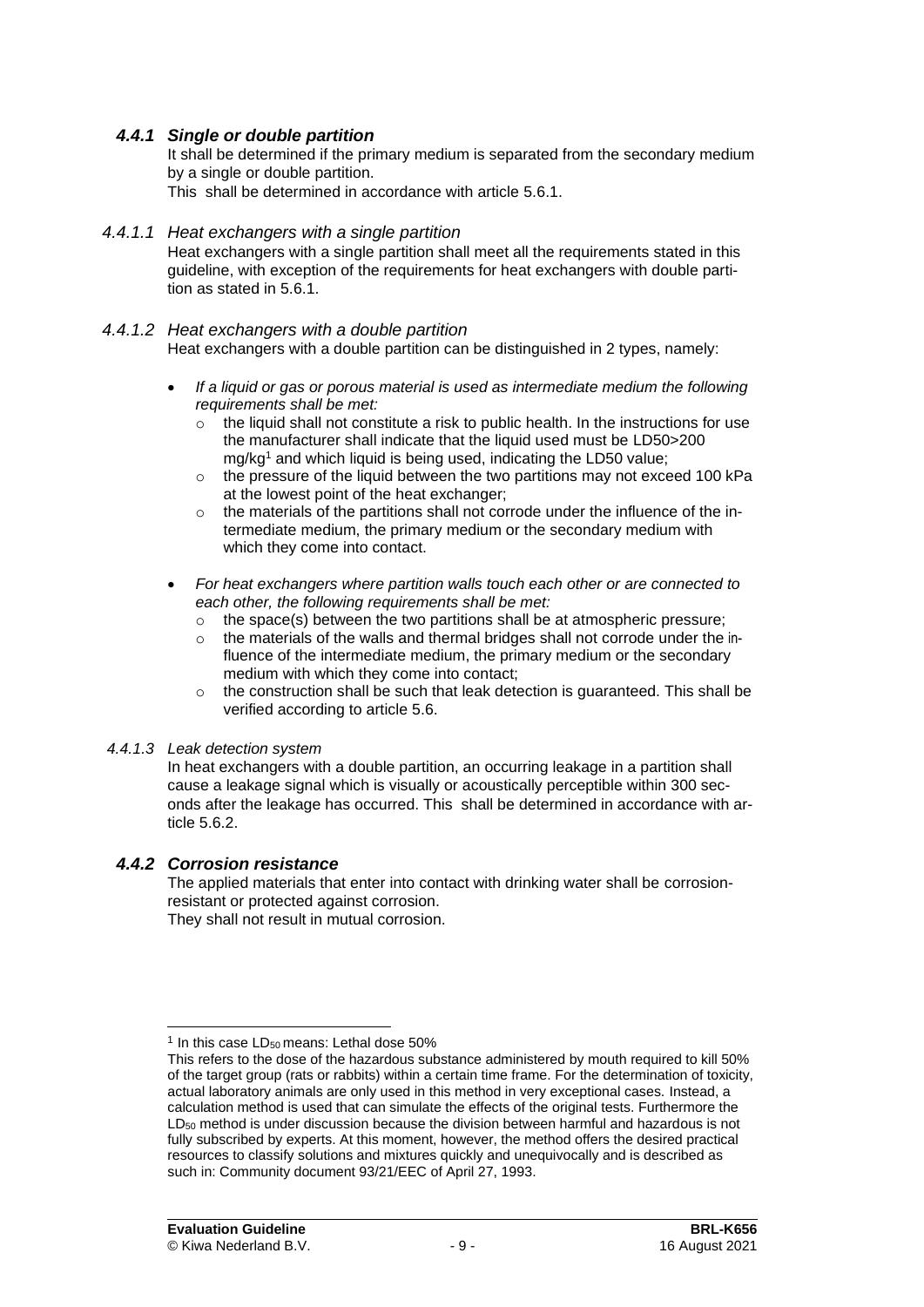#### *4.4.2.1 Corrosion resistant protective layers*

Where applicable, the applied corrosion-resistant protective layers and paint systems shall comply with the requirements of Kiwa evaluation guideline BRL-K759 "Coating systems for drinking water installations".

#### *Remark:*

*Note: If a coating is applied that is included in a Kiwa product certification agreement in accordance with BRL-K759, this condition is deemed to have been met.* 

#### *4.4.2.2 Enamel coating*

Enamel coating and the cathodic protection to be applied shall comply with DIN 4753, Part 3.

#### *4.4.3 Rubber sealing materials*

Where applicable, the employed rubber sealing materials shall comply with the requirements of Kiwa evaluation guideline BRL-K17504 "Vulcanized rubber sealing rings for drinking water pipes".

Natural rubbers (NR) and isoprene rubbers (IR) are not allowed.

#### *Remark:*

*Note: If a rubber is applied that is included in a Kiwa product certification agreement in accordance with BRL-K17504, this condition is deemed to have been met.* 

#### *4.4.4 Other materials*

If materials other than those indicated above are used, they shall be equivalent and considered suitable for the purpose.

#### <span id="page-10-0"></span>**4.5 Construction and shape**

#### *4.5.1 Internal configuration*

The internal configuration of the heat exchanger shall be such that under normal operating conditions refreshment of the water is guaranteed and the electrical conductivity of the water shall not increase by more than 5 mS/m compared to the reference water.

<span id="page-10-1"></span>This shall be examined according to article 5.3.

#### *4.5.2 Heat resistance*

<span id="page-10-2"></span>The manufacturer shall indicate the temperature up to which the heat exchanger may be used. the maximum allowable operation temperature of the heat exchanger.

#### *4.5.3 Strength*

Connection ends shall withstand a torque of 30 Nm for 300 seconds. After this test, the fixings of the connection ends to the heat exchanger shall not show any cracking and/or change of shape.

<span id="page-10-3"></span>This shall be examined in accordance with article 5.2.

#### *4.5.4 Connection ends with fittings*

The connection ends of the heat exchanger consisting of fittings intended for direct connection to the tap water installation shall comply with the relevant requirements of NEN-EN-ISO 228 and ISO 7-1.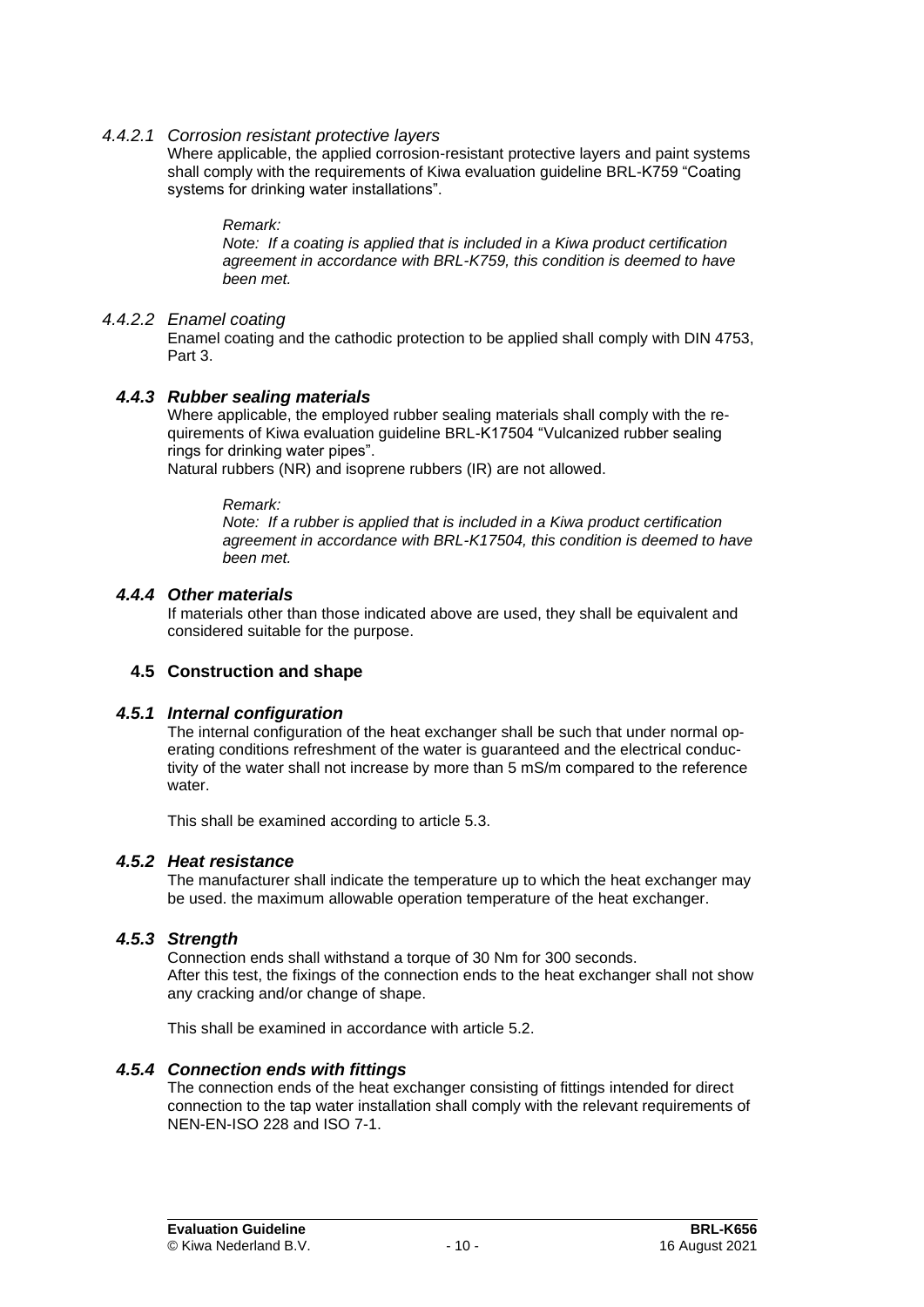#### *4.5.5 Connection ends with flanges*

<span id="page-11-0"></span>The connection ends of the heat exchanger consisting of flanges intended for direct connection to the tap water installation shall comply with the applicable part of NEN-EN 1092.

#### *4.5.6 Anodes*

<span id="page-11-2"></span><span id="page-11-1"></span>If anodes are used, the construction and method of assembly of the anodes shall comply with DVGW-Arbeitsblatt W 511.

#### <span id="page-11-3"></span>**4.6 Functional requirements**

#### *4.6.1 Strength and sealing*

On the primary and secondary sides, the heat exchanger shall be resistant to the working pressure specified by the manufacturer, without any leakage, damage, or permanent deformation.

This shall be examined in accordance with article 5.4.

#### *4.6.2 Endurance*

<span id="page-11-4"></span>During testing in accordance with article 5.5, the heat exchanger shall continue to comply with article 4.6.1.

#### *4.6.3 Double partition*

In heat exchangers with a double partition, a leakage in a partition shall cause a visual or acoustic leakage signal which will allow for a leakage to be detected within 300 seconds after it has occurred.

<span id="page-11-5"></span>This shall be examined in accordance with article [5.6.2.1](#page-13-1) or 5.6.2.2.

#### **4.7 Finishing and after treatment**

By visual inspection it shall be verified that:

- The secondary side of the heat exchanger has been cleaned and properly finished;
- Welding and soldering connections shall be smooth and sound of appearance; welding spatters shall not be detectable;
- <span id="page-11-6"></span>• Welded products of corrosion resistant steel shall not be discoloured compared to the material before welding.

#### **4.8 Energy performance measurement**

The energy performance coefficient of heat exchangers that are used for heat recovery from shower water shall be determined in accordance with NTA 8800.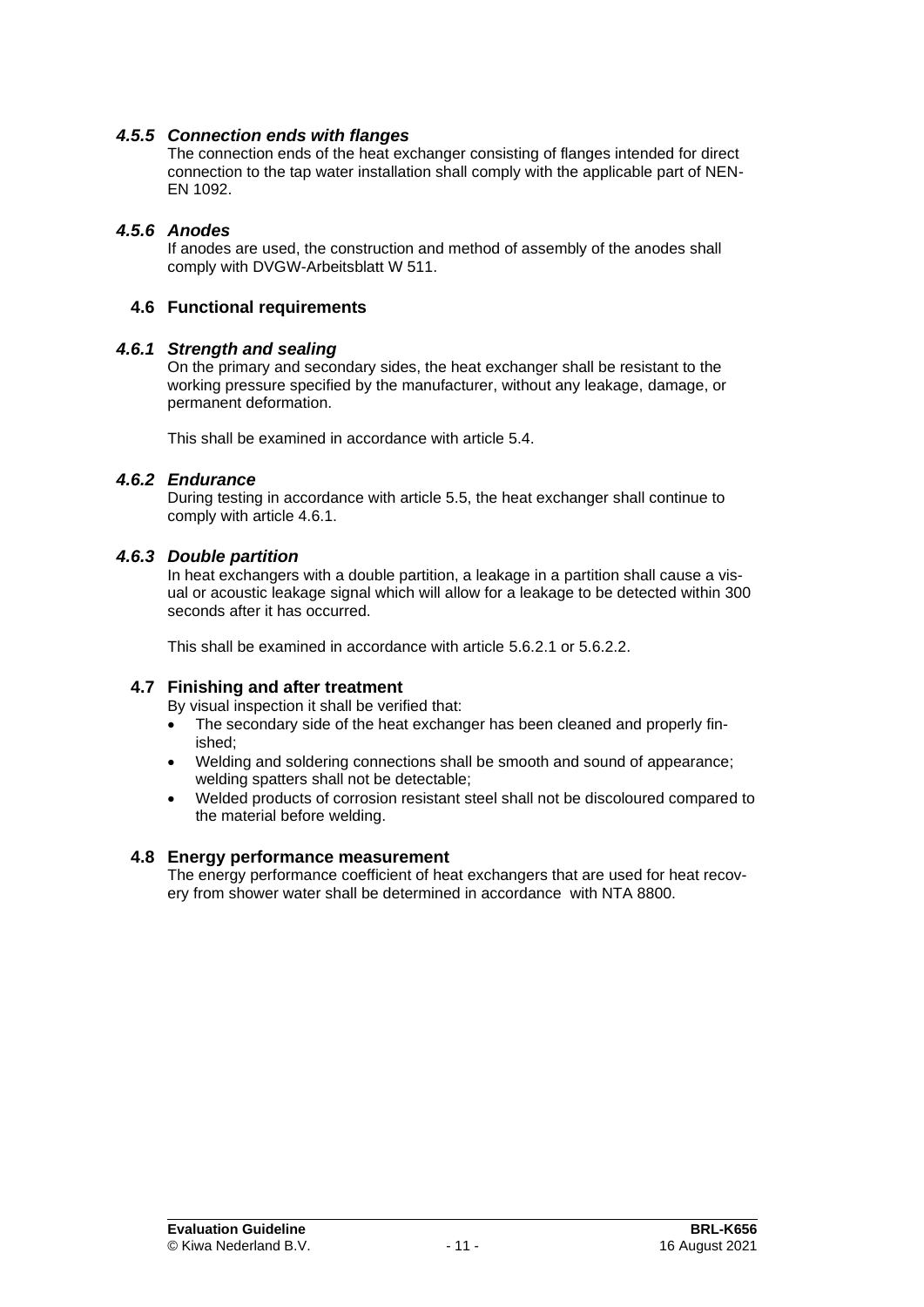# **5 Test methods**

#### **5.1 Material**

#### *5.1.1 Enamel coating*

Test the enamel as described in DIN 4753, Part 3.

#### *5.1.2 Magnesium anode*

- a. Test the magnesium anode as described in DIN 4753, Part 3.
- b. Verify if construction and assembly methods comply with DVGW-Arbeitsblatt W 511.

#### **5.2 Strength of the connection ends**

- a. To test the resistance of the connection end to forces and moments, the heat exchanger shall be installed in a test apparatus which allows for procurement of the required moment of the relevant parts;
- b. This test requires a heat exchanger whose connection ends, if necessary, can be provided with accessories which will allow exerting the required moment on the parts in question;
- c. Clamp the heat exchanger, if necessary with an accessory, in the testing device and apply a torque of 30 Nm to the free connection end for 300 seconds.

#### **5.3 Determination of refreshing**

- a. Measure the volume from the secondary side of the heat exchanger to be tested, by filling it with water of ambient temperature, emptying it and collecting the water:
- b. Repeat this procedure 3 times and calculate the average volume;
- c. Determine the electrical conductivity (mS/m) of the water in the test installation;
- d. Prepare a test fluid with an electrical conductivity of 100 mS/m and fill the heat exchanger with this test fluid;
- e. Execute ten tappings with the volume calculated in (b) and a velocity of 0,5 m/s related to the internal diameter of the connection end;
- f. Rinse the heat exchanger with water for 10 seconds with a velocity of 0,5 m/s, collect this water and determine the electrical conductivity.

#### **5.4 Strength and sealing properties**

- a. The heat exchanger shall be installed in a test apparatus in which the required water pressure can be exerted to the heat exchanger;
- b. Flush the secondary side of the heat exchanger with a volumetric flow of water in such a manner that the air is removed;
- c. Close the exit aperture on the secondary side;
- d. Subject the secondary side of the heat-exchanger for 60 seconds to a gradually rising pressure from 0 kPa to 1.3 times the working pressure specified by the manufacturer and maintain this pressure for 900 seconds. The pressure is atmospheric on the primary side;
- e. Repeat paragraphs (a) to (d) for the primary side, the pressure on the secondary side being atmospheric;
- f. Check for leakage, damage, and permanent deformation.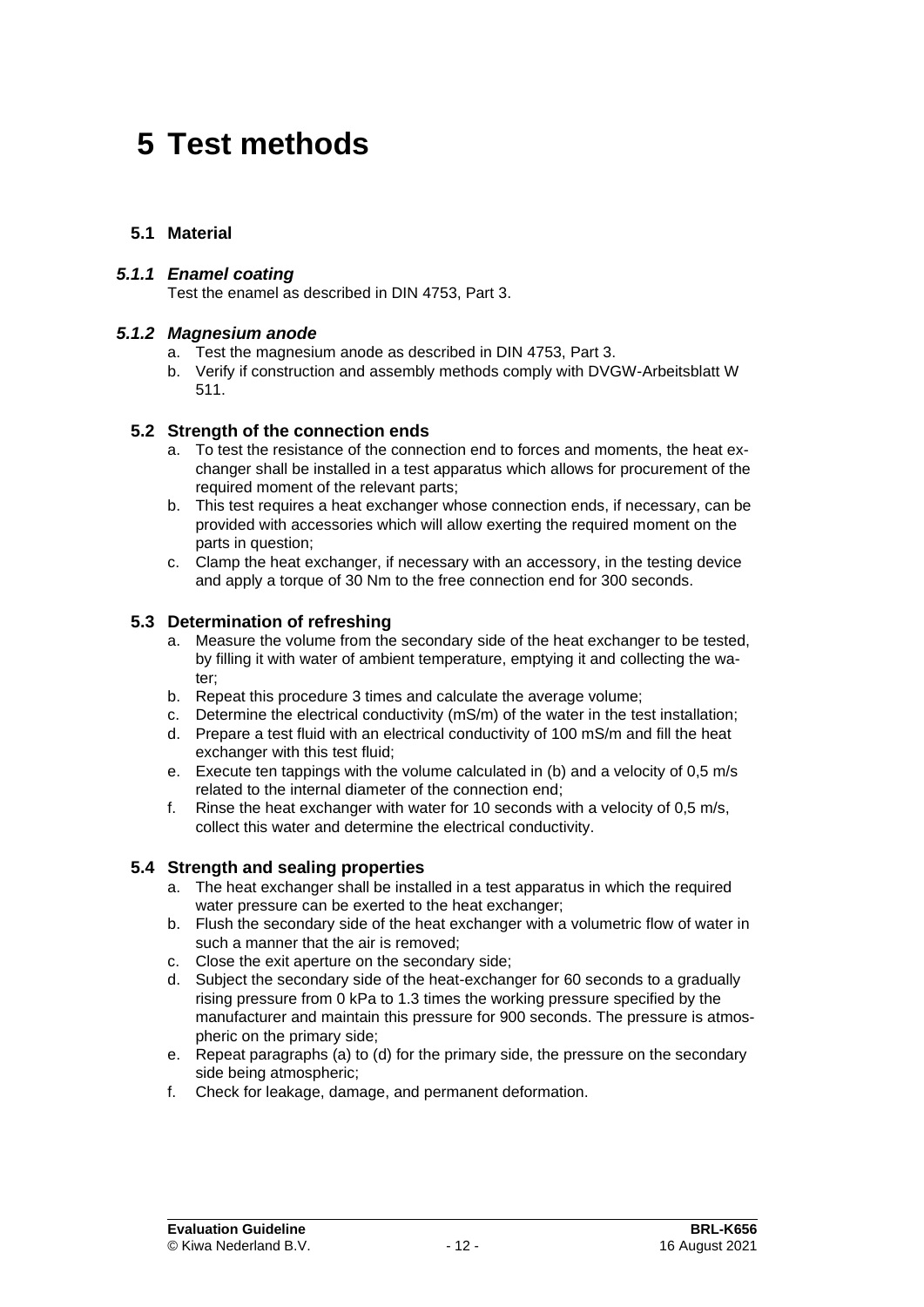#### **5.5 Endurance**

- a. The heat exchanger shall be installed in a test apparatus;
- b. Fill the test setup with water, vent it and close the vent opening;
- c. Load the test setup evenly within 5 seconds to working pressure;
- d. Reduce the pressure to 5 bar evenly within 5 seconds and maintain the pressure at this pressure for 5 seconds;
- e. Increase the pressure to the working pressure evenly within 5 seconds and maintain the pressure at this pressure for 5 seconds;
- f. Repeat paragraphs (b) up to and including (e) 20.000 times;
- g. No leakage or deformation may occur during the tests.

#### <span id="page-13-0"></span>**5.6 Verification of the safety aspects of double partition walls**

#### *5.6.1 Establishing complete double partition*

- a. Verify against the manufacturing drawings and/or necessary section(s) if there are any spots where the partition walls are in contact with each other or connected to each other;
- b. Establish by observation that at these spots it is not possible to drill a continuous imaginary hole with a diameter of 2 mm through the partition walls without first drilling into leakage detection channel(s). At the discretion of Kiwa, this can be checked by means of destructive material testing.

#### *5.6.2 Establishing the functioning of the leak detection system*

<span id="page-13-1"></span>One of the following test methods is applied in accordance with the leak detection system used by the supplier.

#### *5.6.2.1 Method 1.*

- a. Establish against the manufacturing drawings and/or necessary sections at which spots a leakage occurring in the partition walls shall be considered critical in relation to the observed time in which leakage signalling via the intermediate zone may occur;
- b. Drill a 2-mm diameter continuous hole through both partitions at the most critical location. Make sure that access to the intermediate medium is not blocked by the drilling work;
- c. Fill the heat exchanger on both the primary and the secondary sides and subject both sides directly to a water-pressure of 50 kPa and maintain this pressure;
- d. Measure the time between reaching this pressure and the time at which leakage liquid is signalled.

#### *5.6.2.2 Method 2.*

Carry out the test according to NEN-EN 13160-4: 5.1.2.1, on the understanding

- a. That the test will be performed with water;
- b. Install the leak detection system in the double partition of the heat exchanger;
- c. Fill the system to be tested with water;
- d. Simulate a leakage according to 5.6.2.1b;
- e. Measure the time between simulating the leak and the alarm being triggered.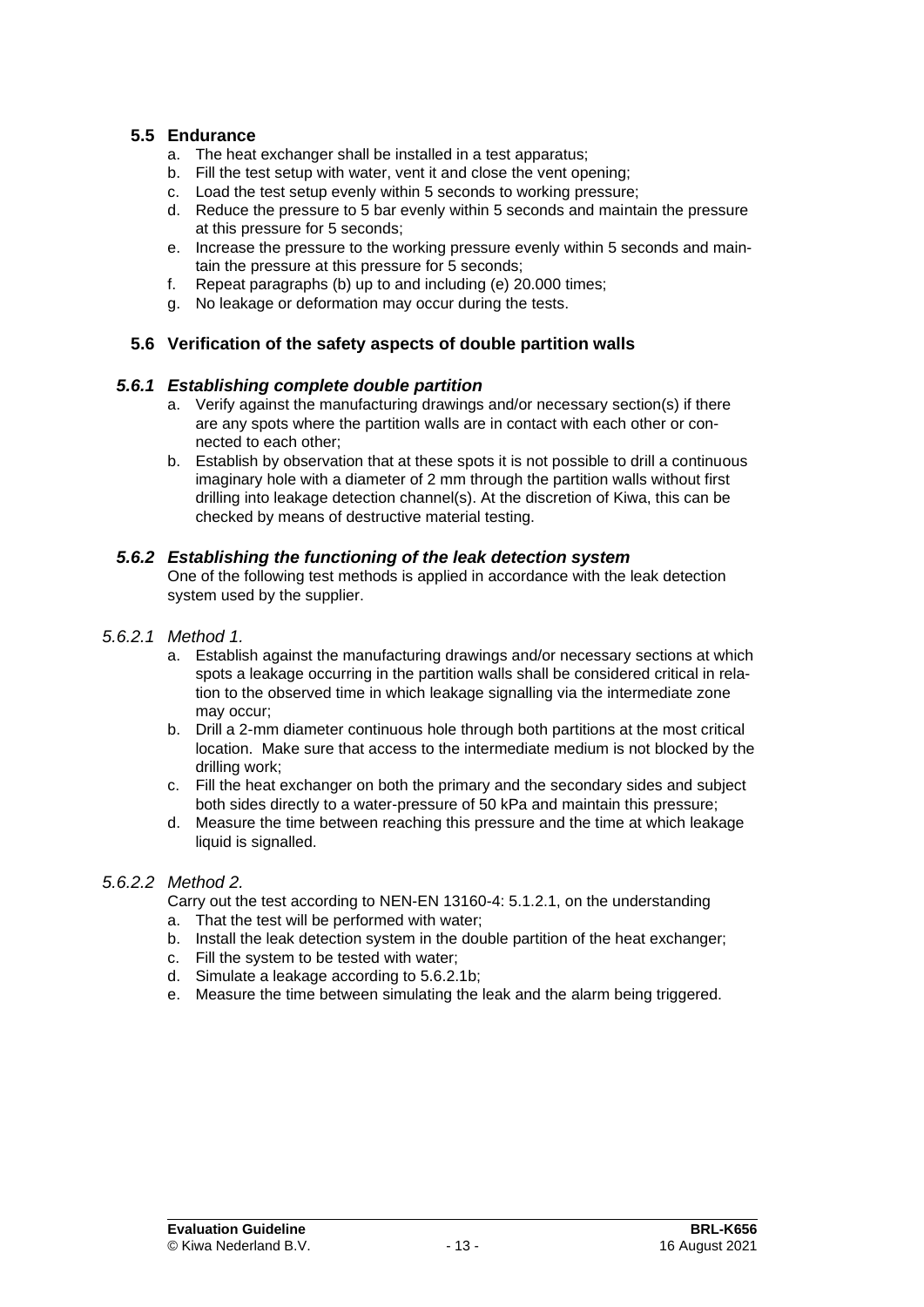# **6 Marking**

#### **6.1 General**

The following markings and indications shall be clearly and properly affixed to every product, by engraving or stickers:

- Name of manufacturer and/or registered trademark;
- Construction (single-partition/double-partition);
- Secondary partition wall material used;
- Type of connection ends:
- Year of manufacturing:
- Primary side working pressure;
- Secondary side working pressure;
- Designation of liquid intermediate medium;
- Maximum primary water temperature:
- Maximum secondary water temperature:
- Marking of the primary and secondary connection ends.

#### **Remark:**

The type of connection ends may also be described in the installation instructions provided no interchange can take place between the primary and secondary sides.

#### **6.2 Durability of stickers**

The stickers will be securely attached and made of permanent adhesive materials. The print will be indelible and legible.

According to NEN-EN 60335-1, article 7.14:

The markings required by the standard shall be clearly legible and durable. Compliance is checked by inspection and by rubbing the mark by hand with a cloth soaked in water for 15 seconds and again with a cloth soaked with petroleum ether for 15 seconds. The petroleum ether to be used for the test is aliphatic hexane solvent. After all tests of this standard, the marking shall be clearly legible. Marking plates shall not be easy to remove and shall not curl.

#### <span id="page-14-0"></span>**6.3 Certification mark**

After concluding a Kiwa certification agreement, the certified products shall be indelibly marked with the certification mark:

For products that enter into contact with drinking water:

The Kiwa Water Mark " **KIWA**  $\mathbb{S}$ .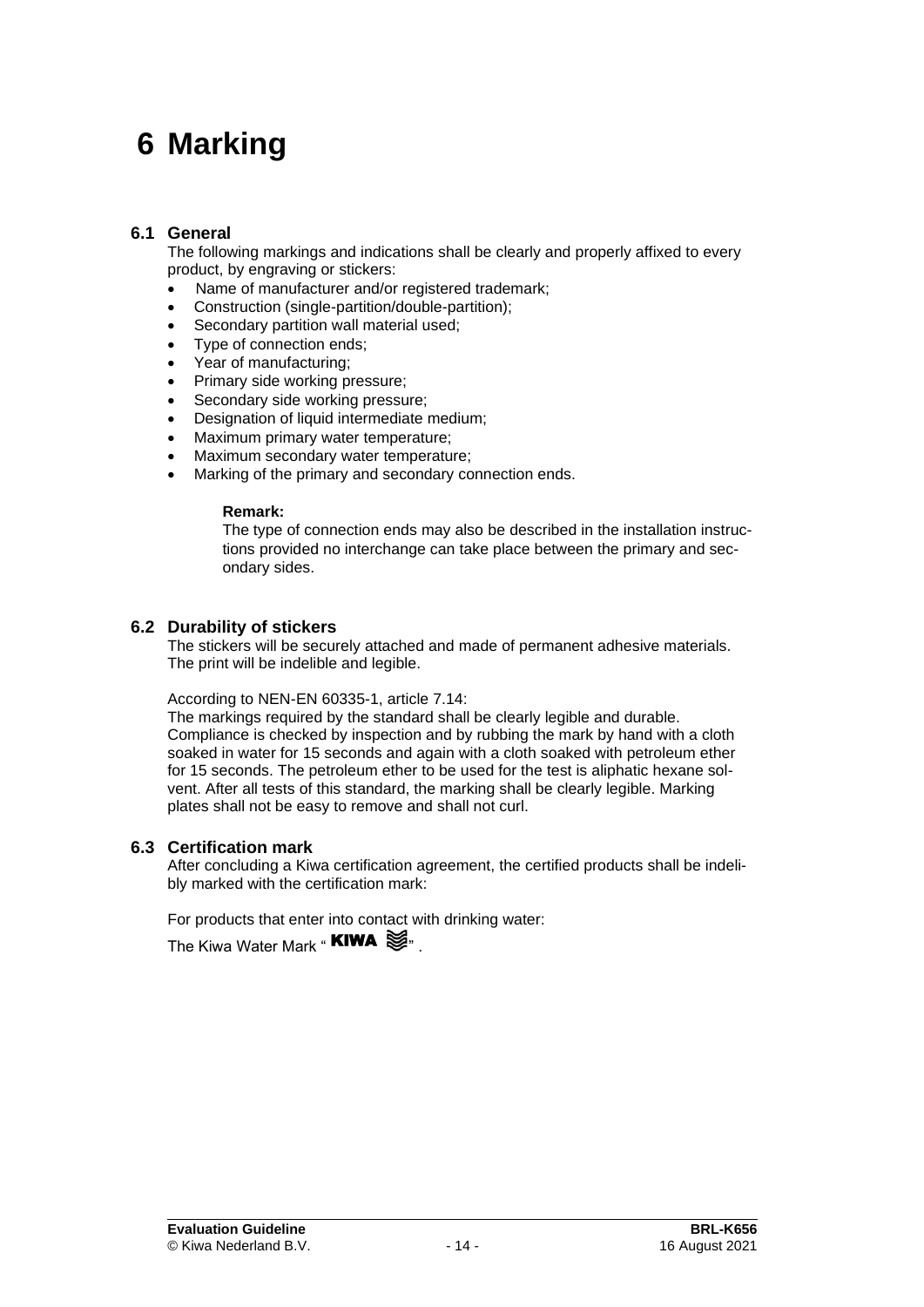# <span id="page-15-0"></span>**7 Instructions**

The manufacturer's instructions shall be provided in the Dutch language upon delivery of the heat exchanger.

These instructions shall cover at least the following aspects:

- Possible applications;
- Installation instructions;
- Operating instructions;
- Maintenance instructions;
- Venting methods;
- Draining the heat exchanger;
- Cleaning method.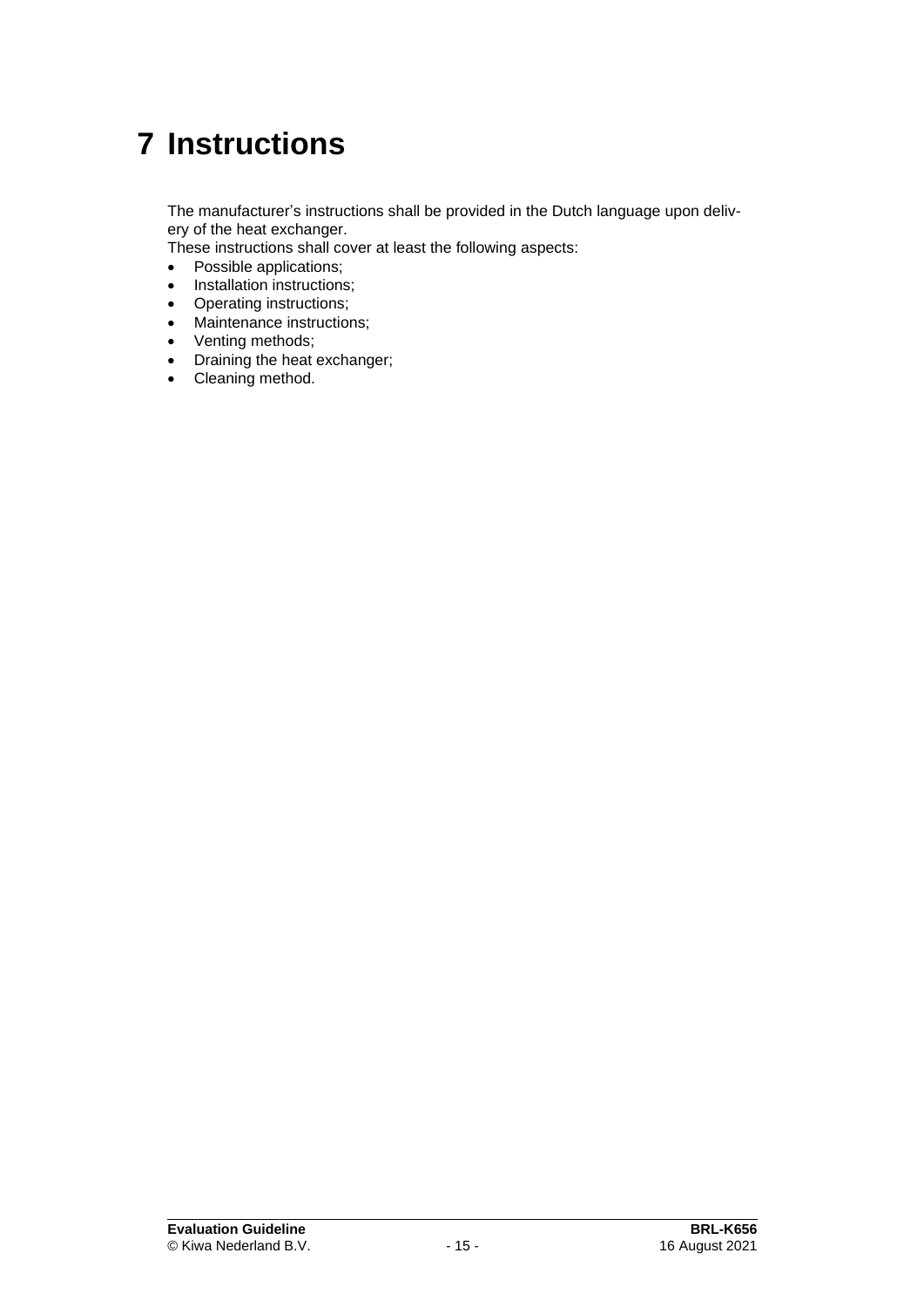## **8 Requirements in respect of the quality system**

This chapter contains the requirements which have to be met by the supplier's quality system.

#### **8.1 Manager of the quality system**

Within the supplier's organizational structure, an employee who will be in charge of managing the supplier's quality system must have been appointed.

#### **8.2 Internal quality control/quality plan**

The supplier shall have an internal quality control scheme (IQC scheme) which is applied by them.

The following must be demonstrably recorded in this IQC scheme:

- Which aspects are checked by the supplier;
- According to what methods such inspections are carried out;
- How often these inspections are carried out;
- In what way the inspection results are recorded and kept.

This IQC scheme should at least be an equivalent derivative of the model IQC scheme as shown in the Annex.

#### **8.3 Control of test and measuring equipment**

The supplier shall verify the availability of necessary test and measuring equipment for demonstrating product conformity with the requirements in this evaluation guideline.

When required the equipment shall be kept calibrated (e.g. recalibration at interval). The status of actual calibration of each equipment shall be demonstrated by traceability through a unique ID.

The supplier must keep records of the calibration results.

The supplier shall review the validity of measuring data when it is established at calibration that the equipment is not suitable anymore.

#### **8.4 Procedures and working instructions**

The supplier shall be able to submit the following:

- Procedures for:
	- $\circ$  dealing with products showing deviations;
	- o corrective actions to be taken if non-conformities are found;
	- odealing with complaints about products and/or services delivered;
- The working instructions and inspection forms used.

#### **8.5 Other requirements**

The supplier shall be able to submit the following:

- The organisation's organogram;
- Qualification requirements of the personnel concerned.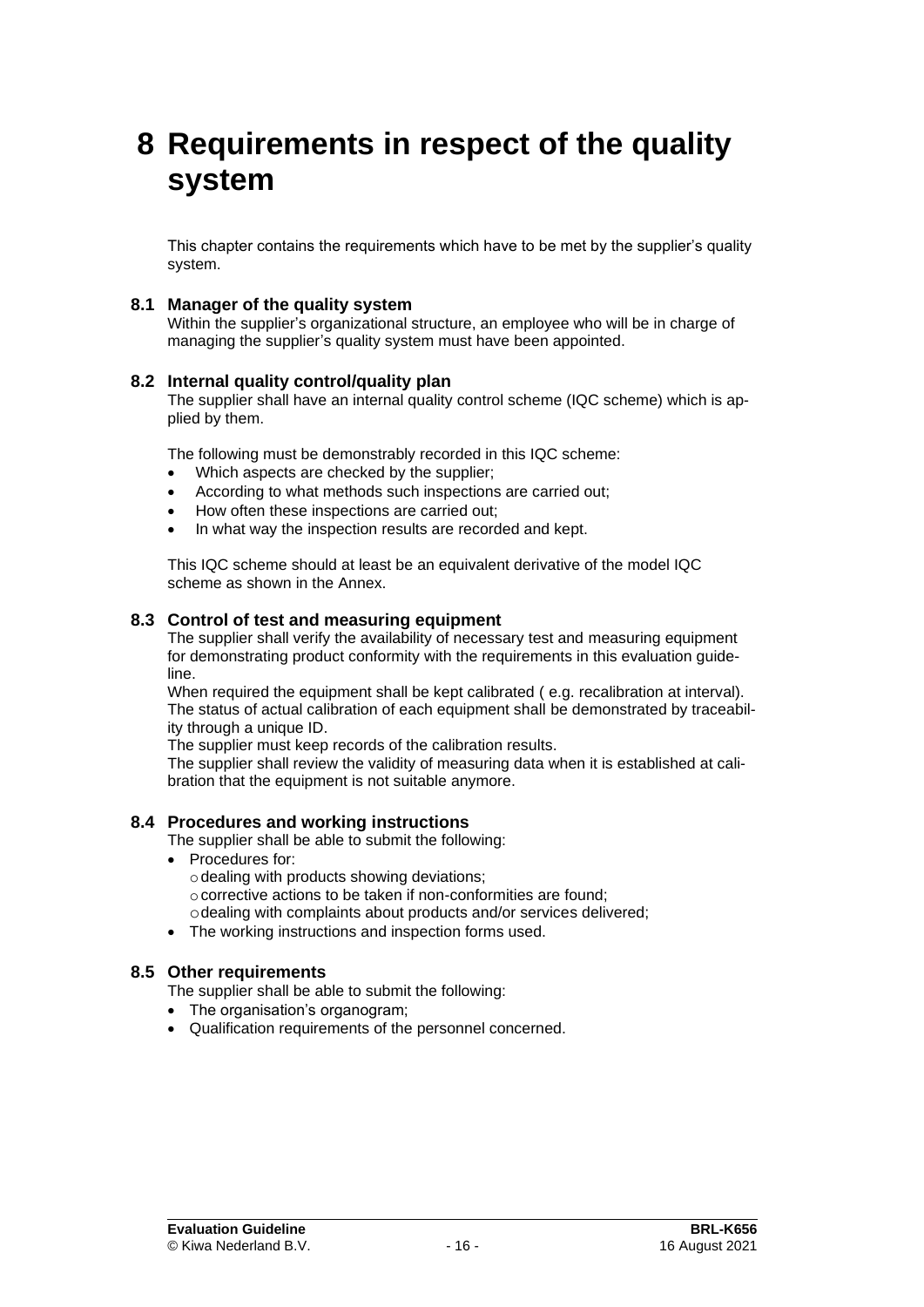## **9 Summary of tests and inspections**

This chapter contains a summary of the following tests and inspections to be carried out in the event of certification:

- **Initial investigation:** tests in order to ascertain that all the requirements recorded in the evaluation quideline are met:
- **Inspection test:** tests carried out after the certificate has been granted in order to ascertain whether the certified products continue to meet the requirements recorded in the evaluation guideline; this must include the frequency with which the inspection body shall perform the inspections.
- **Inspection of the quality system of the supplier:** monitoring compliance of the IQC scheme and procedures.

#### **9.1 Test matrix**

| <b>Description of requirement</b>                                             | Article no.    | Tests within the scope of: |                                                                         |  |
|-------------------------------------------------------------------------------|----------------|----------------------------|-------------------------------------------------------------------------|--|
|                                                                               | of BRL         | Pre-certifi-<br>cation     | <b>Inspection by Kiwa</b><br>after granting of cer-<br>tificate<br>a,b) |  |
| <b>Material</b>                                                               |                |                            |                                                                         |  |
| Requirements to avoid deterioration of the qual-<br>ity of the drinking water | 4.3.1          | X                          | X                                                                       |  |
| <b>Design and implementation</b>                                              |                |                            |                                                                         |  |
| Internal configuration                                                        | 4.5.1          | X                          |                                                                         |  |
| Heat resistance                                                               | 4.5.2          | X                          |                                                                         |  |
| Strength                                                                      | 4.5.3          | X                          |                                                                         |  |
| Connection ends with fittings                                                 | 4.5.4          | X                          | X                                                                       |  |
| Connection ends with flanges                                                  | 4.5.5          | X                          | X                                                                       |  |
| Anodes                                                                        | 4.5.6          |                            |                                                                         |  |
| Functional requirements                                                       |                |                            |                                                                         |  |
| Strength and sealing                                                          | 4.6.1          | X                          | X                                                                       |  |
| Endurance                                                                     | 4.6.2          | X                          |                                                                         |  |
| Double partition                                                              | 4.6.3          | X                          | X                                                                       |  |
| Finishing and after treatment                                                 | 4.7            | X                          | X                                                                       |  |
| Energy performance measurement                                                | 4.8            | X                          |                                                                         |  |
| <b>Certification mark and instructions</b>                                    |                |                            |                                                                         |  |
| General                                                                       | 6.1            | X                          | X                                                                       |  |
| Durability stickers                                                           | 6.2            | x                          | X                                                                       |  |
| Certification mark                                                            | 6.3            | X                          | X                                                                       |  |
| Instructions                                                                  | $\overline{7}$ |                            |                                                                         |  |

a) In case the product or production process changes, it must be determined whether the performance requirements are still being met.

b) During the inspection tests, the inspector verifies the products on basis of a selection from the above mentioned product requirements. The frequency of inspection visits is defined in chapte[r 10.6](#page-21-0) of this evaluation guideline.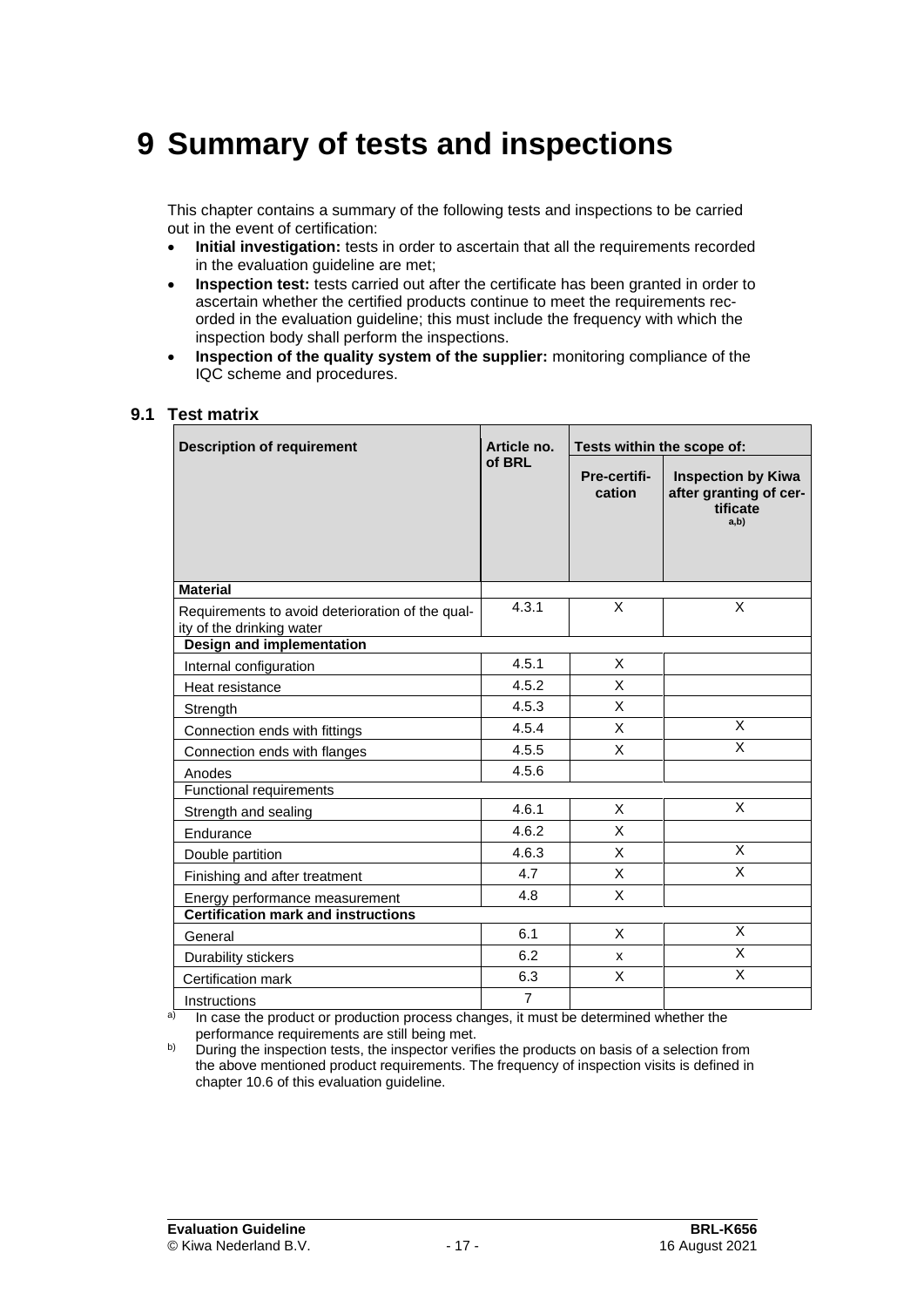#### **9.2 Inspection of the quality system of the supplier**

The quality system of the supplier will be checked by Kiwa on the basis of the IQC scheme.

The inspection contains at least those aspects mentioned in the Kiwa Regulations for Certification.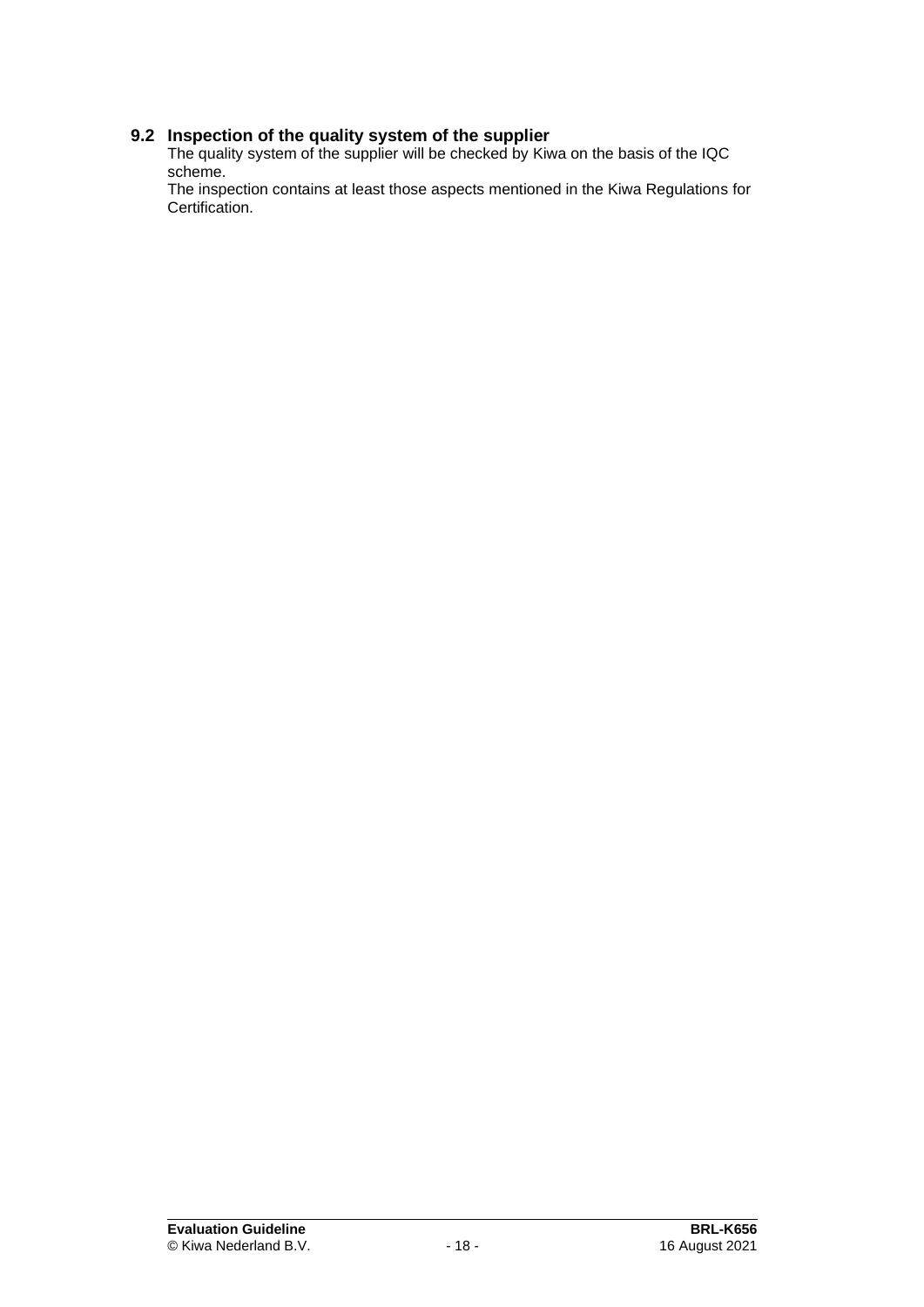## **10 Agreements on the implementation of certification**

#### **10.1 General**

The certification body must dispose of regulations or a similar document that establishes the general rules employed for certification.

These rules are in particular:

- The general rules for conducting the initial investigation, in particular: othe way suppliers are to be informed about how an application is being handled; o how the test are conducted:
	- othe decision to be made as a result of the pre-certification tests.
- The general rules for conducting inspections and the aspects to be audited,
- The measures to be taken by the certification body in case of Non-Conformities,
- The measures taken by the certification body in case of improper use of Certificates, Certification Marks, Pictograms and Logos,
- Terms for termination of the certificate,
- The possibility to lodge an appeal against decisions on measures taken by the certification body.

#### **10.2 Certification staff**

The staff involved in the certification may be sub-divided into:

- Certification assessor (**CAS**): in charge of performing design and documentation assessments, attestation investigations, applications, and the evaluation and review of conformity assessments
- Site assessor (SAS): in charge of carrying out external inspections at the supplier's works;
- Decision maker (**DM**): in charge of making decisions in connection with the initial investigations carried out, continuing the certification in connection with the inspections carried out and making decisions on the need to take corrective actions.

#### *10.2.1 Qualification requirements*

The qualification requirements consist of:

- Qualification requirements for personnel of a certification body which satisfies the requirements EN ISO / IEC 17065, performing certification activities
- Additional qualification requirements for personnel of a certification body performing certification activities set by the Board of Experts for the subject matter of this evaluation guideline.

Education and experience of the concerning certification personnel shall be recorded demonstrably.

| <b>Basic competences</b>                                              | <b>Evaluation criteria</b>                                      |
|-----------------------------------------------------------------------|-----------------------------------------------------------------|
| Knowledge of company processes<br>Requirements for conducting profes- | Relevant experience: in the field<br>SAS, CAS: 1 year           |
| sional audits on products, processes,                                 | <b>DM:</b> 5 years inclusive 1 year with respect to certifi-    |
| services, installations, design, and man-                             | cation                                                          |
| agement systems.                                                      | Relevant technical knowledge and experience on<br>the level of: |
|                                                                       | <b>SAS: High school</b>                                         |
|                                                                       | <b>CAS, DM: Bachelor</b>                                        |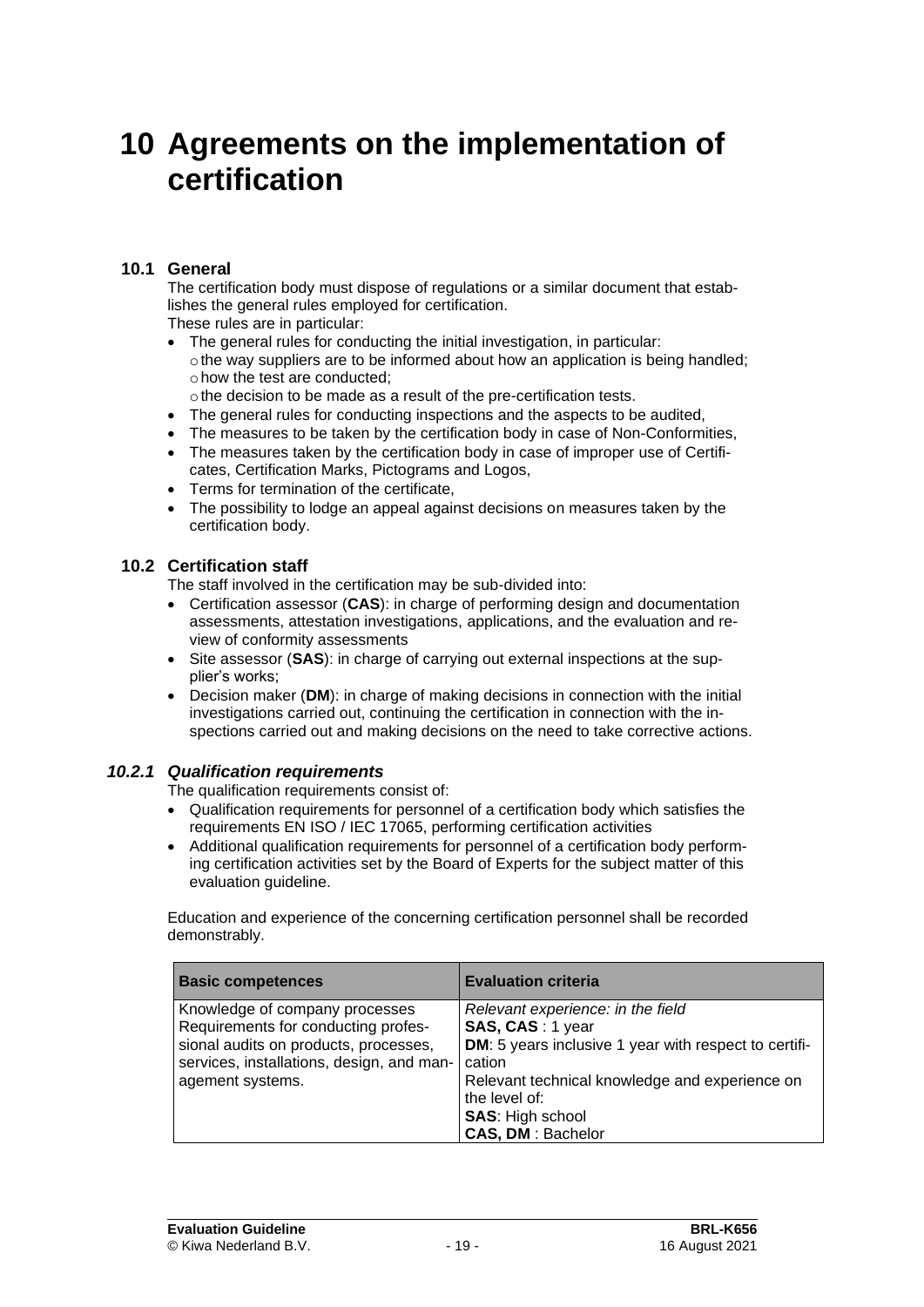| <b>Basic competences</b>                                                                                                                                              | <b>Evaluation criteria</b>                                                                                              |
|-----------------------------------------------------------------------------------------------------------------------------------------------------------------------|-------------------------------------------------------------------------------------------------------------------------|
| Competences for the execution of site<br>assessments.<br>Adequate communication skills<br>(e.g. writing reports, presentation skills<br>and interviewing techniques). | <b>SAS:</b> Kiwa Audit training or similar and 4 site as-<br>sessments including 1 self-reliant under supervi-<br>sion. |
| Execution of initial examination                                                                                                                                      | <b>CAS:</b> 3 initial audits under supervision.                                                                         |
| Conducting review                                                                                                                                                     | <b>CAS: conducting 3 reviews</b>                                                                                        |

| <b>Technical competences</b>                     | <b>Evaluation Criteria</b>                                                                                                                                                                                                                                                                                                                                                                                                                                                                                                 |
|--------------------------------------------------|----------------------------------------------------------------------------------------------------------------------------------------------------------------------------------------------------------------------------------------------------------------------------------------------------------------------------------------------------------------------------------------------------------------------------------------------------------------------------------------------------------------------------|
| Education                                        | General:<br>Education in one of the following technical areas:<br>• Civil Engineering;<br>• Mechanical Engineering.                                                                                                                                                                                                                                                                                                                                                                                                        |
| <b>Testing skills</b>                            | General:<br>• 1 week laboratory training (general and scheme spe-<br>cific) including measuring techniques and performing<br>tests under supervision;<br>• Conducting tests (per scheme).                                                                                                                                                                                                                                                                                                                                  |
| Experience – specific                            | CAS<br>• 2 complete applications (excluding the initial assess-<br>ment of the production site) under the direction of the<br>CAS<br>1 complete application self-reliant (to be evaluated by<br>PM)<br>• 2 initial assessments of the production site under the<br>direction of the <b>PM</b><br>• 1 complete initial application self-reliant (evaluated by<br>PM)<br><b>SAS</b><br>• 5 inspection audits under the direction of a qualified<br>SAS.<br>• 3 inspection audits conducted self-reliant (evaluated<br>by PM) |
| Skills in performing witnessing<br>د د ام مرم بم | <b>PM</b><br>Internal training witness testing                                                                                                                                                                                                                                                                                                                                                                                                                                                                             |

#### Legenda:

- Certification assessor (**CAS**)
- Decision maker (**DM**)
- Product manager (**PM**)
- Site assessor (**SAS**)

#### *10.2.2 Qualification*

The qualification of the Certification staff shall be demonstrated by means of assessing the education and experience for the above mentioned requirements. In case staff is to be qualified on the basis of deflecting criteria, written records shall be kept.

The authority to qualify staff rests with the:

- PM: qualification of CAS and SAS;
- Management of the certification body: qualification of DM.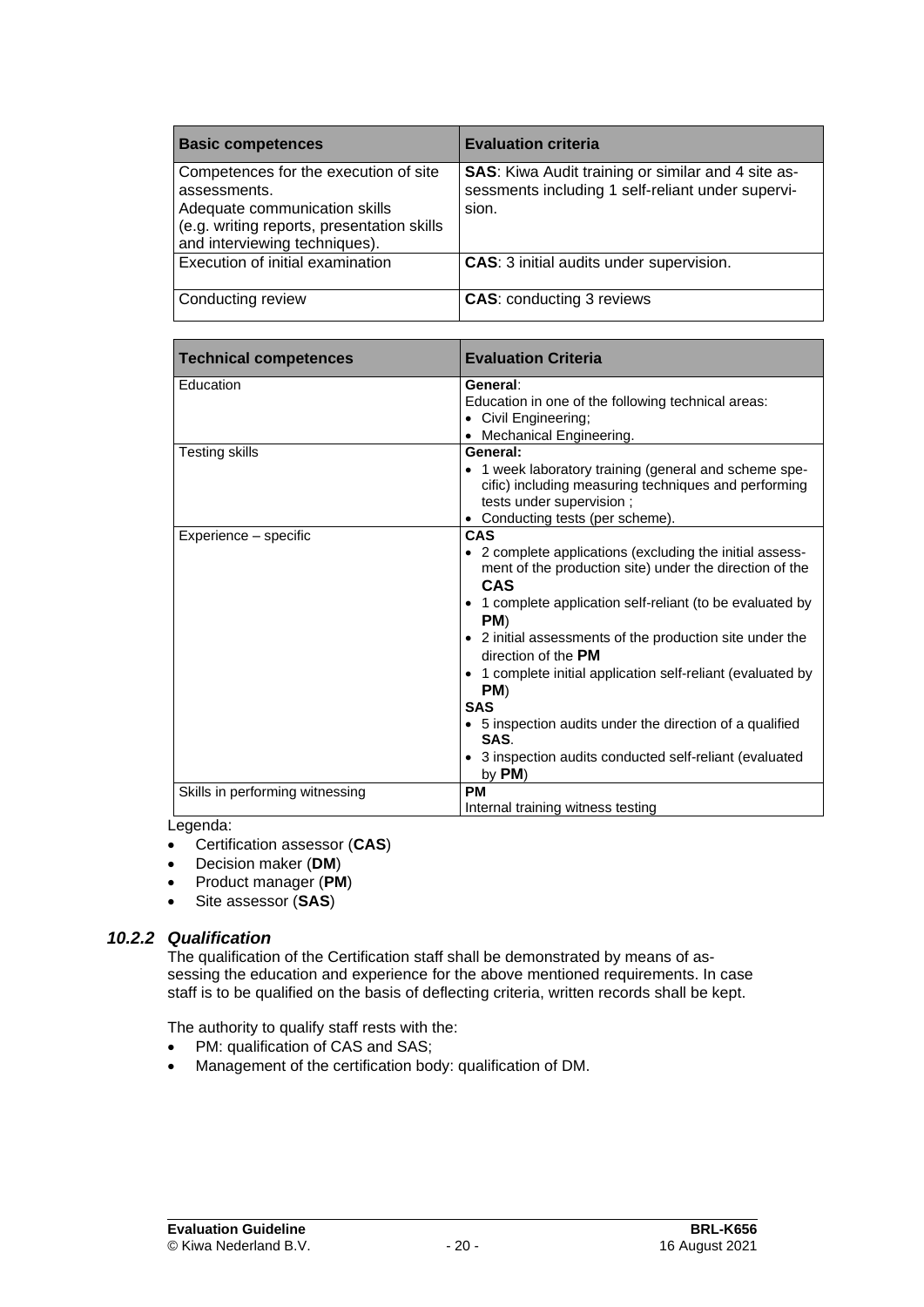#### **10.3 Report initial investigation**

The certification body records the results of the initial investigation in a report. This report shall comply with the following requirements:

- Completeness: the report provides a verdict about all requirements included in the evaluation guideline;
- Traceability: the findings on which the verdicts have been based shall be recorded and traceable;
- Basis for decision: the DM shall be able to base his decision on the findings included in the report.

#### **10.4 Decision for granting the certificate**

The decision for granting the certificate shall be made by a qualified Decision maker who has not been involved in the pre-certification tests. The decision shall be recorded in a traceable manner.

#### **10.5 Layout of quality declaration**

<span id="page-21-0"></span>The product certificate shall be in accordance with the model included in the Annex.

#### **10.6 Nature and frequency of third party audits**

The certification body shall carry out surveillance audits on site at the supplier at regular intervals to check whether the supplier complies with his obligations. The Board of Experts decides on the frequency of audits.

At the time this BRL entered into force, the frequency of audits was established at 2 audit on site per year for suppliers with a quality management system in accordance with ISO 9001 for their production, which has been certified by an acknowledged accreditation body (in accordance with ISO/IEC 17021) and where the IQC scheme forms an integral part of the quality management system.

In case the supplier is not in possession of any product certificate (issued by Kiwa or any other accredited certification body), the frequency is increased to 3 audits for the duration of 1 year.

The audit program to be performed by the certification body shall cover at least:

- The product specifications included in the certificate;
- The production process of the products:
- The suppliers IQC scheme and the results obtained from inspections carried out by the supplier;
- The correct way of marking certified products;
- Compliance with required procedures:
- Handling complaints about delivered products.

For suppliers with a private label certificate, the frequency of audits has been established at 1 audit per year for the products covered by the certificate. These audits are conducted at the site of the private label certificate holder. The audits are conducted at the site of private label holder and focused on the aspects inserted in the IQC scheme and the results of the controls performed by the private label holder. The IQC scheme of the private label holder shall refer to at least:

- The correct way of marking certified products;
- Compliance with required procedures for receiving and final inspection;
- The storage of products and goods;
- Handling complaints about delivered products.

The results of each audit shall be recorded by Kiwa in a traceable manner in a report.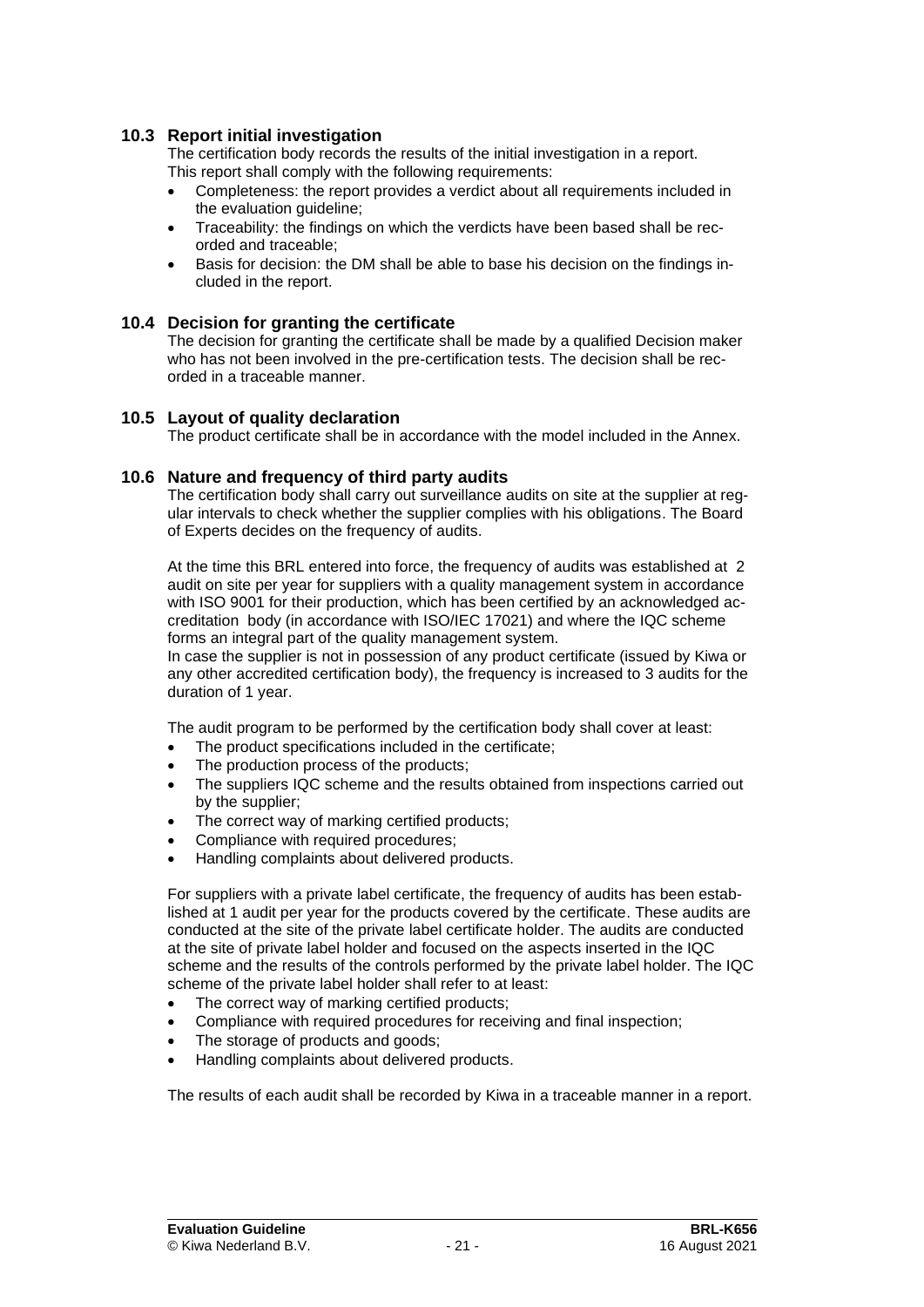#### **10.7 Nonconformities**

When the certification requirements are not met, measures are taken by Kiwa in accordance with the sanctions policy as written in the Kiwa Regulation for Certification. The Kiwa Regulations for Certifications are available on the Kiwa website.

#### **10.8 Report to the Board of Experts**

The certification body shall report at least annually about the performed certification activities. In this report the following aspects shall be included:

- Mutations in number of issued certificates (granted/withdrawn);
- Number of executed audits in relation to the established frequency;
- Results of the inspections;
- Measures imposed with regards to established Non-Conformities;
- Complaints received from third parties about certified products.

#### **10.9 Interpretation of requirements**

The Board of Experts may record the interpretation of requirements of this evaluation guideline in one separate interpretation document.

#### **10.10 Specific rules set by the Board of Experts**

The Board of Experts has defined the following specific rules. These rules shall be followed by the certification body for execution of the certification.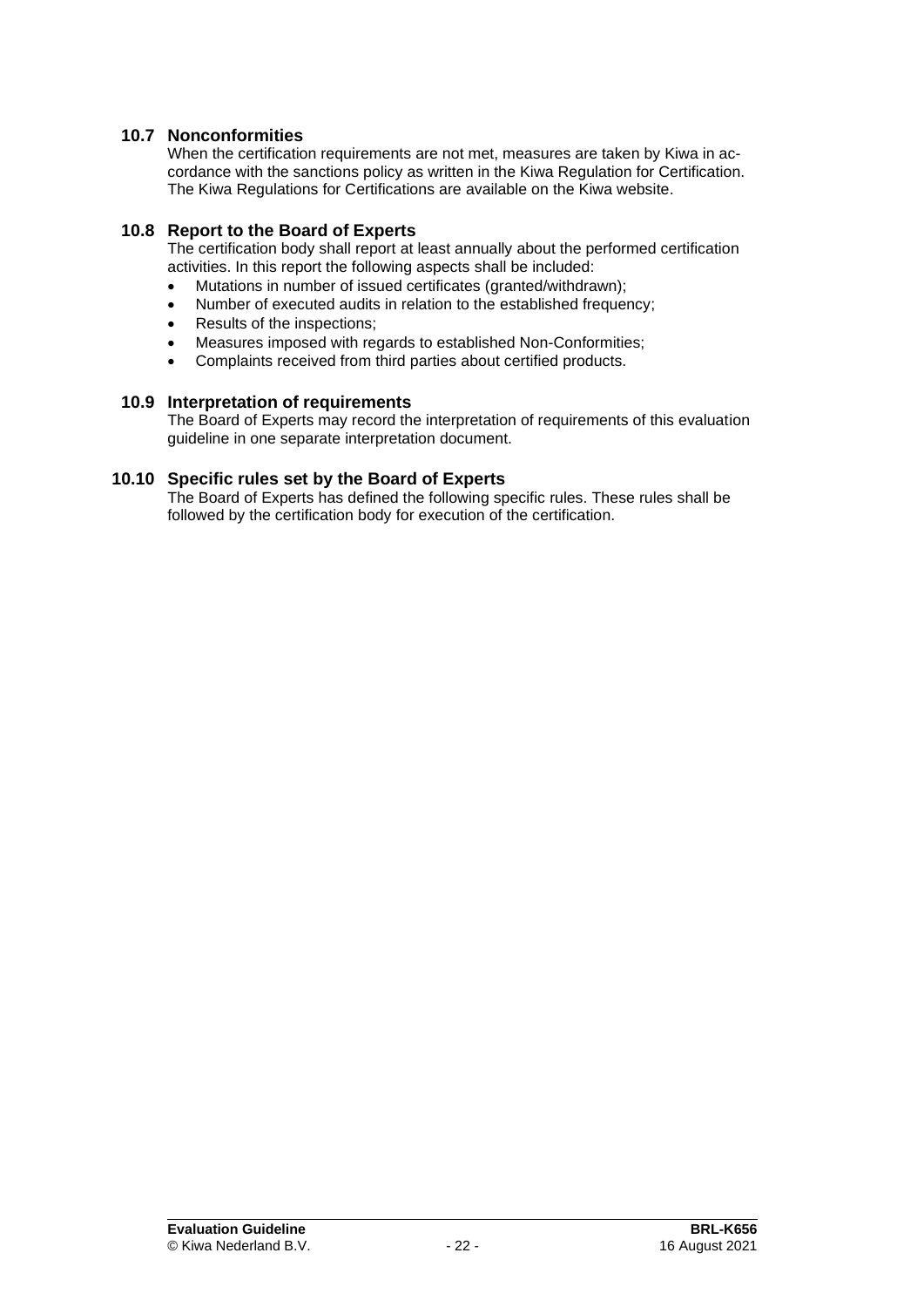## **11 Titles of standards**

### **11.1 Public law rules**

| 2014/35/EU    | Directive on the harmonization of the laws of the Member States relating to |
|---------------|-----------------------------------------------------------------------------|
|               | the making available on the market of electrical equipment intended for     |
|               | use within certain voltage limits (LVD)                                     |
| 2014/30/EU    | Electromagnetic Compatibility (EMC) Directive                               |
| BJZ2011048144 | Regulation of the Minister of Infrastructure and Environment <sup>1</sup>   |
| 29 June 2011  |                                                                             |

#### **11.2 Standards / normative documents**

| <b>Number</b>            | <b>Title</b>                                                                                                                                                                                                                                                        |
|--------------------------|---------------------------------------------------------------------------------------------------------------------------------------------------------------------------------------------------------------------------------------------------------------------|
| <b>BRL-K759</b>          | Coating systems for drinking water applications                                                                                                                                                                                                                     |
| <b>BRL-K17504</b>        | Vulcanized rubber products for cold and hot drinking water applications                                                                                                                                                                                             |
| DIN 4753, Part 3         | Water heaters, water heating installations and storage water heaters for<br>drinking water - Part 3: Corrosion protection on the water side by enamel-<br>ling and cathodic protection - Requirements and testing                                                   |
| DVGW, Arbeitsblatt W 511 | Drinking water installations in buildings and Legionella                                                                                                                                                                                                            |
| <b>NTA 8800</b>          | Energy performance of buildings - Determination methods – as of 2020-01-<br>01                                                                                                                                                                                      |
| <b>EN 248</b>            | Sanitary taps - General requirement for electroplated chromium nickel lay-<br>ers                                                                                                                                                                                   |
| EN 1092                  | Flanges and their joints - Circular flanges for pipes, valves, fittings, and ac-<br>cessories, PN designated                                                                                                                                                        |
| EN 13160-1               | Leak detection systems - Part 1: General Principles                                                                                                                                                                                                                 |
| EN 13160-4               | Leak detection systems - Part 4: Requirements and test/assessment meth-<br>ods for sensor based leak detection systems                                                                                                                                              |
| 93/21/EEC                | Adapting to technical progress for the 18 <sup>th</sup> time Council Directive<br>67/548/EEC on the approximation of the laws, regulations and administra-<br>tive provisions relating to the classification, packaging, and labelling of dan-<br>gerous substances |
| <b>ISO 7-1</b>           | Pipe threads where pressure-tight joints are made on the threads - Part 1:<br>Dimensions, tolerances, and designation                                                                                                                                               |
| <b>EN-ISO 228-1</b>      | Pipe threads where pressure-tight joints are not made on the threads - Part<br>1: Dimensions, tolerances, and designation                                                                                                                                           |
| EN 60335-1               | Household and similar electrical appliances - Safety - Part 1: General re-<br>quirements                                                                                                                                                                            |
| <b>EN ISO/IEC 17020</b>  | Conformity assessment - General criteria for the operation of several types<br>of bodies performing inspection                                                                                                                                                      |
| EN ISO/IEC 17021-1       | Conformity assessment - Requirements for bodies providing audit and cer-<br>tification of management systems                                                                                                                                                        |
| <b>EN ISO/IEC 17024</b>  | Conformity assessment - General requirements for bodies operating certifi-<br>cation of persons                                                                                                                                                                     |
| <b>EN ISO/IEC 17025</b>  | General requirements for the competence of testing and calibration labora-<br>tories                                                                                                                                                                                |
| <b>EN ISO/IEC 17065</b>  | Conformity assessment - Requirements for bodies certifying products, pro-<br>cesses, and services                                                                                                                                                                   |

<sup>1</sup> Valid as of 1 July 2017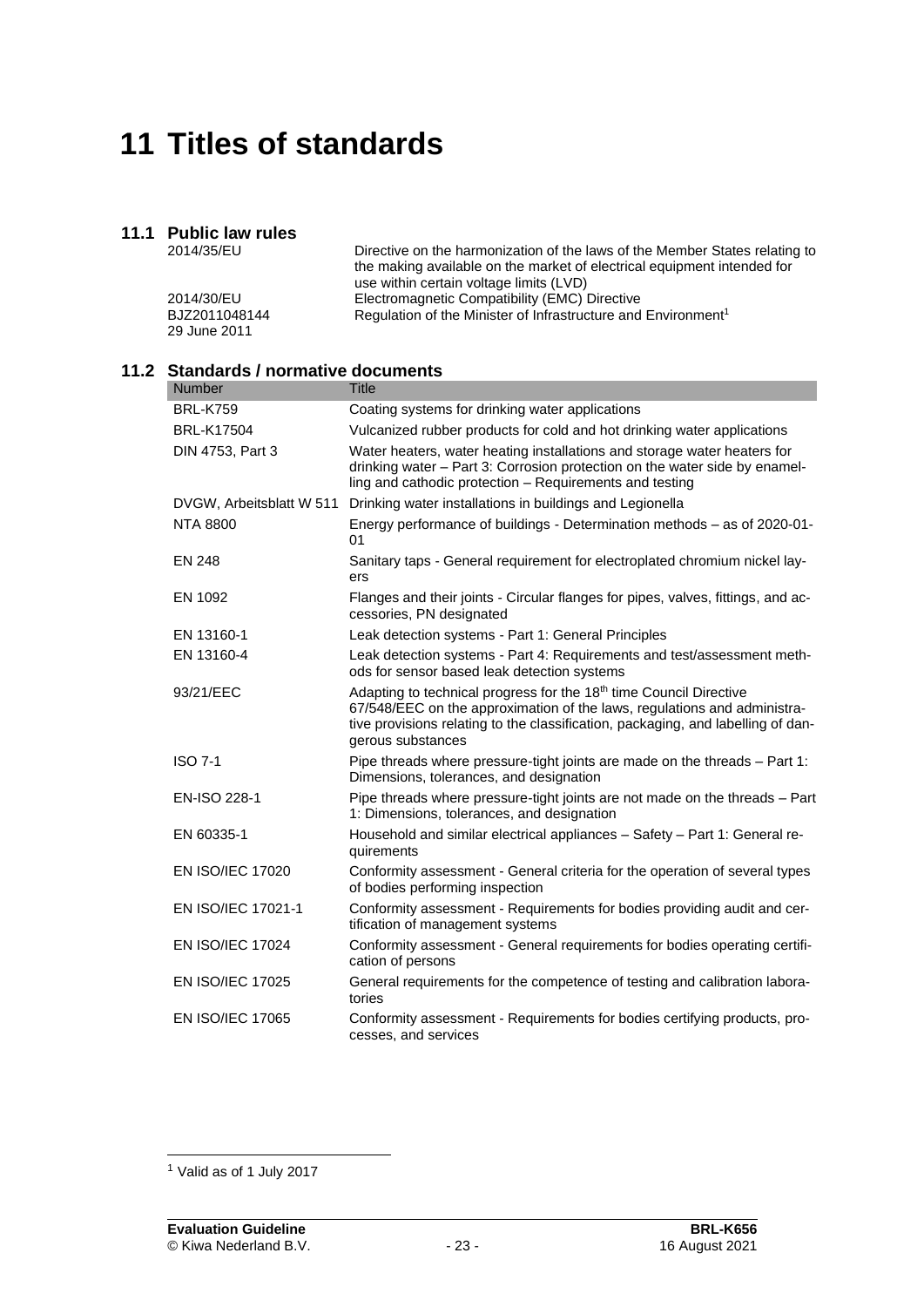## **I Model certificate (example)**



#### Product certificate KXXXXXX/0X



Page





# Ë J<br>J

#### **Name product**

STATEMENT BY KIWA

With this product certificate, issued in accordance with the Kiwa Regulations for Certification, Kiwa declares that legitimate confidence exists that the products supplied by

#### **Name customer**

as specified in this product certificate and marked with the Kiwa®-mark in the manner as indicated in this product certificate may, on delivery, be relied upon to comply with Kiwa evaluation guideline

BRL-xxxx "xxxxxxxxxxxxxxxxxxxxxxxxxxx" dated [dd-mm-yyyy]

inclusive amendment sheet dated dd-mm-yyyy.

Name Director Kiwa

Publication of this certificate is allowed. Advice: consult www.kiwa.nl in order to ensure that this certificate is still valid.

Kiwa Nederland B.V. Sir Winston Churchillaan 273 P.O.Box 70 2280 AB RUSWUK The Netherlands Tel. +31 88 998 44 00 Fax +31 88 998 44 20 info@kiwa.ni www.kiwa.ni

Company Name customer Address customer

Phone number Fax number www Email

Certification process consists of initial and regular assessment of: · quality system product